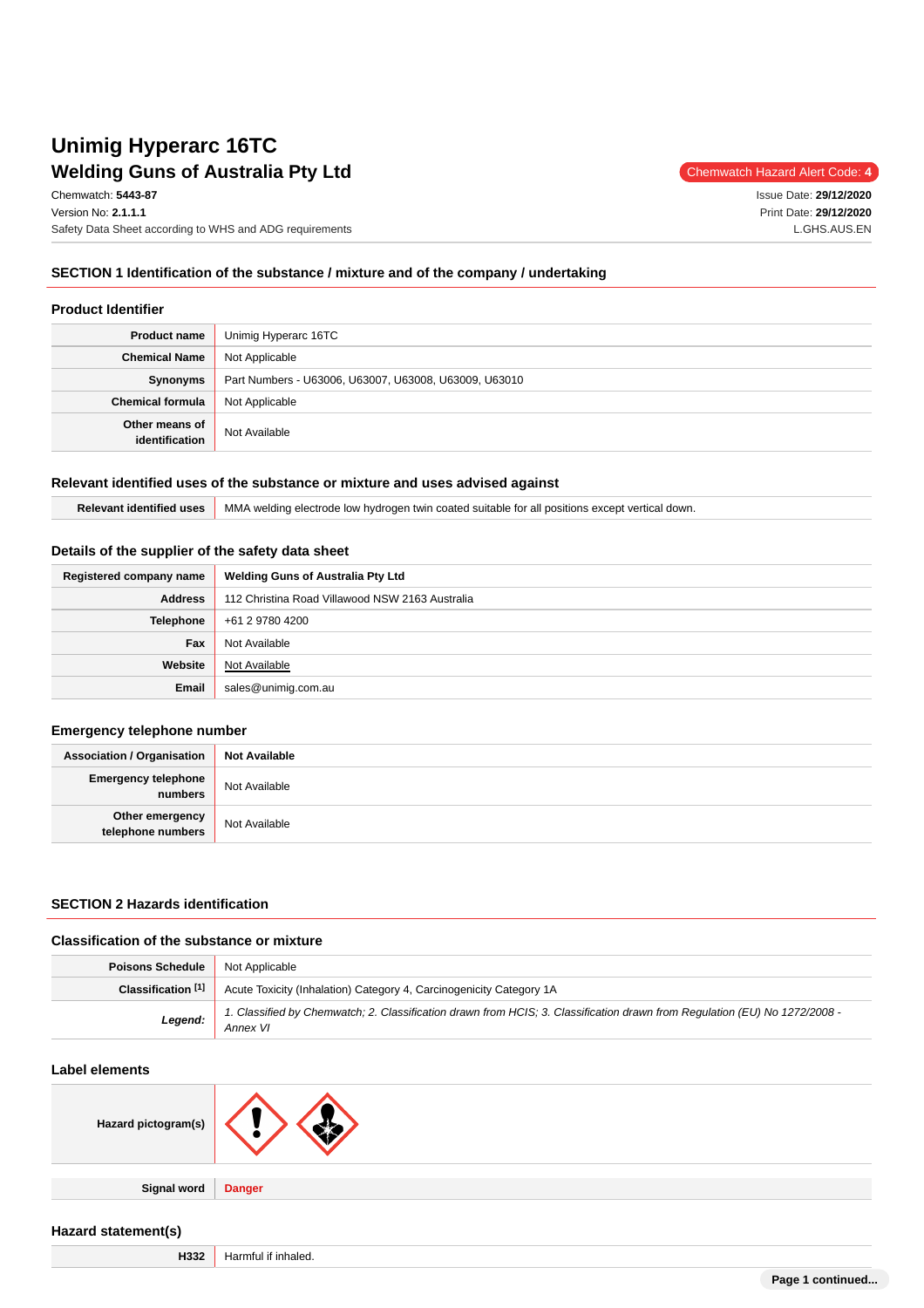**H350** May cause cancer.

## **Precautionary statement(s) Prevention**

| P201             | Obtain special instructions before use.         |
|------------------|-------------------------------------------------|
| P <sub>271</sub> | Use only outdoors or in a well-ventilated area. |
| P281             | Use personal protective equipment as required.  |
| P <sub>261</sub> | Avoid breathing dust/fumes.                     |

## **Precautionary statement(s) Response**

|               | <b>P308+P313</b> IF exposed or concerned: Get medical advice/attention.                          |  |
|---------------|--------------------------------------------------------------------------------------------------|--|
|               | <b>P312</b> Call a POISON CENTER or doctor/physician if you feel unwell.                         |  |
| $P304 + P340$ | IF INHALED: Remove victim to fresh air and keep at rest in a position comfortable for breathing. |  |

#### **Precautionary statement(s) Storage**

| 2405 | :ке<br>510<br>. |
|------|-----------------|
|      |                 |

## **Precautionary statement(s) Disposal**

**P501** Dispose of contents/container to authorised hazardous or special waste collection point in accordance with any local regulation.

## **SECTION 3 Composition / information on ingredients**

#### **Substances**

See section below for composition of Mixtures

# **Mixtures**

| <b>CAS No</b> | %[weight] | <b>Name</b>                        |
|---------------|-----------|------------------------------------|
| Not Available |           | welding electrode                  |
| Not Available |           | which upon use generates:          |
| Not Available | >60       | welding fumes                      |
| Not Available |           | as                                 |
| 124-38-9      |           | carbon dioxide                     |
| 630-08-0      |           | carbon monoxide                    |
| 7439-96-5.    |           | manganese fume                     |
| 69012-64-2    |           | silica welding fumes               |
| Not Available |           | phosphorous fume                   |
| Not Available |           | sulfur fume                        |
| 7440-02-0     |           | nickel fume                        |
| 7440-47-3     |           | chromium fume                      |
| 7439-98-7     |           | molybdenum fume                    |
| Not Available |           | action of arc on air may generate: |
| 10028-15-6    |           | ozone                              |
| Mixture       |           | nitrogen oxides                    |

# **SECTION 4 First aid measures**

## **Description of first aid measures**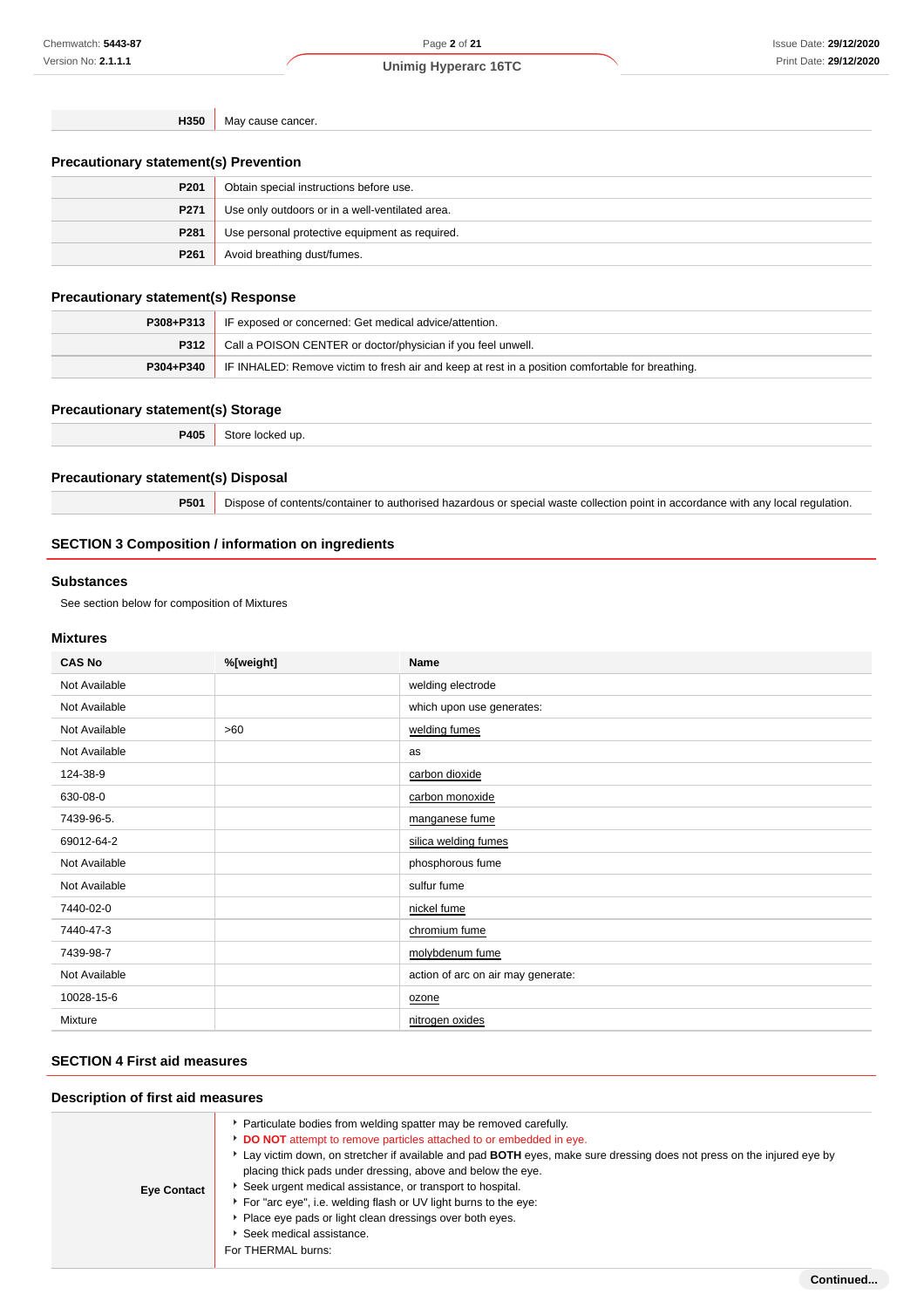| <b>Skin Contact</b> | Do NOT remove contact lens<br>Lay victim down, on stretcher if available and pad BOTH eyes, make sure dressing does not press on the injured eye by<br>placing thick pads under dressing, above and below the eye.<br>Seek urgent medical assistance, or transport to hospital.<br>Arc rays can injure eyes<br>For thermal burns:<br>Decontaminate area around burn.<br>Consider the use of cold packs and topical antibiotics.<br>For first-degree burns (affecting top layer of skin)<br>• Hold burned skin under cool (not cold) running water or immerse in cool water until pain subsides.<br>Use compresses if running water is not available.<br>Cover with sterile non-adhesive bandage or clean cloth.<br>* Do NOT apply butter or ointments; this may cause infection.<br>Give over-the counter pain relievers if pain increases or swelling, redness, fever occur.<br>For second-degree burns (affecting top two layers of skin)<br>Cool the burn by immerse in cold running water for 10-15 minutes.<br>Use compresses if running water is not available.<br>▶ Do NOT apply ice as this may lower body temperature and cause further damage.<br>* Do NOT break blisters or apply butter or ointments; this may cause infection.<br>• Protect burn by cover loosely with sterile, nonstick bandage and secure in place with gauze or tape.<br>To prevent shock: (unless the person has a head, neck, or leg injury, or it would cause discomfort):<br>Lay the person flat.<br>Elevate feet about 12 inches.<br>Elevate burn area above heart level, if possible.<br>Cover the person with coat or blanket.<br>Seek medical assistance.<br>For third-degree burns<br>Seek immediate medical or emergency assistance.<br>In the mean time:<br>▶ Protect burn area cover loosely with sterile, nonstick bandage or, for large areas, a sheet or other material that will not leave<br>lint in wound.<br>Separate burned toes and fingers with dry, sterile dressings.<br>▶ Do not soak burn in water or apply ointments or butter; this may cause infection.<br>To prevent shock see above.<br>For an airway burn, do not place pillow under the person's head when the person is lying down. This can close the airway.<br>Have a person with a facial burn sit up. |
|---------------------|------------------------------------------------------------------------------------------------------------------------------------------------------------------------------------------------------------------------------------------------------------------------------------------------------------------------------------------------------------------------------------------------------------------------------------------------------------------------------------------------------------------------------------------------------------------------------------------------------------------------------------------------------------------------------------------------------------------------------------------------------------------------------------------------------------------------------------------------------------------------------------------------------------------------------------------------------------------------------------------------------------------------------------------------------------------------------------------------------------------------------------------------------------------------------------------------------------------------------------------------------------------------------------------------------------------------------------------------------------------------------------------------------------------------------------------------------------------------------------------------------------------------------------------------------------------------------------------------------------------------------------------------------------------------------------------------------------------------------------------------------------------------------------------------------------------------------------------------------------------------------------------------------------------------------------------------------------------------------------------------------------------------------------------------------------------------------------------------------------------------------------------------------------------------------------------------------------------------------------------------------------------------------|
|                     | ▶ Check pulse and breathing to monitor for shock until emergency help arrives.                                                                                                                                                                                                                                                                                                                                                                                                                                                                                                                                                                                                                                                                                                                                                                                                                                                                                                                                                                                                                                                                                                                                                                                                                                                                                                                                                                                                                                                                                                                                                                                                                                                                                                                                                                                                                                                                                                                                                                                                                                                                                                                                                                                               |
|                     | Arc rays can burn skin                                                                                                                                                                                                                                                                                                                                                                                                                                                                                                                                                                                                                                                                                                                                                                                                                                                                                                                                                                                                                                                                                                                                                                                                                                                                                                                                                                                                                                                                                                                                                                                                                                                                                                                                                                                                                                                                                                                                                                                                                                                                                                                                                                                                                                                       |
| Inhalation          | If fumes, aerosols or combustion products are inhaled remove from contaminated area.<br>• Other measures are usually unnecessary.                                                                                                                                                                                                                                                                                                                                                                                                                                                                                                                                                                                                                                                                                                                                                                                                                                                                                                                                                                                                                                                                                                                                                                                                                                                                                                                                                                                                                                                                                                                                                                                                                                                                                                                                                                                                                                                                                                                                                                                                                                                                                                                                            |
| Ingestion           | Cenerally not applicable.                                                                                                                                                                                                                                                                                                                                                                                                                                                                                                                                                                                                                                                                                                                                                                                                                                                                                                                                                                                                                                                                                                                                                                                                                                                                                                                                                                                                                                                                                                                                                                                                                                                                                                                                                                                                                                                                                                                                                                                                                                                                                                                                                                                                                                                    |

#### **Indication of any immediate medical attention and special treatment needed**

Copper, magnesium, aluminium, antimony, iron, manganese, nickel, zinc (and their compounds) in welding, brazing, galvanising or smelting operations all give rise to thermally produced particulates of smaller dimension than may be produced if the metals are divided mechanically. Where insufficient ventilation or respiratory protection is available these particulates may produce "metal fume fever" in workers from an acute or long term exposure.

- Onset occurs in 4-6 hours generally on the evening following exposure. Tolerance develops in workers but may be lost over the weekend. (Monday Morning Fever)
- Pulmonary function tests may indicate reduced lung volumes, small airway obstruction and decreased carbon monoxide diffusing capacity but these abnormalities resolve after several months.
- Although mildly elevated urinary levels of heavy metal may occur they do not correlate with clinical effects.
- The general approach to treatment is recognition of the disease, supportive care and prevention of exposure.
- Seriously symptomatic patients should receive chest x-rays, have arterial blood gases determined and be observed for the development of tracheobronchitis and pulmonary edema.

#### [Ellenhorn and Barceloux: Medical Toxicology]

Both dermal and oral toxicity of manganese salts is low because of limited solubility of manganese. No known permanent pulmonary sequelae develop after acute manganese exposure. Treatment is supportive.

#### [Ellenhorn and Barceloux: Medical Toxicology]

 In clinical trials with miners exposed to manganese-containing dusts, L-dopa relieved extrapyramidal symptoms of both hypo kinetic and dystonic patients. For short periods of time symptoms could also be controlled with scopolamine and amphetamine. BAL and calcium EDTA prove ineffective.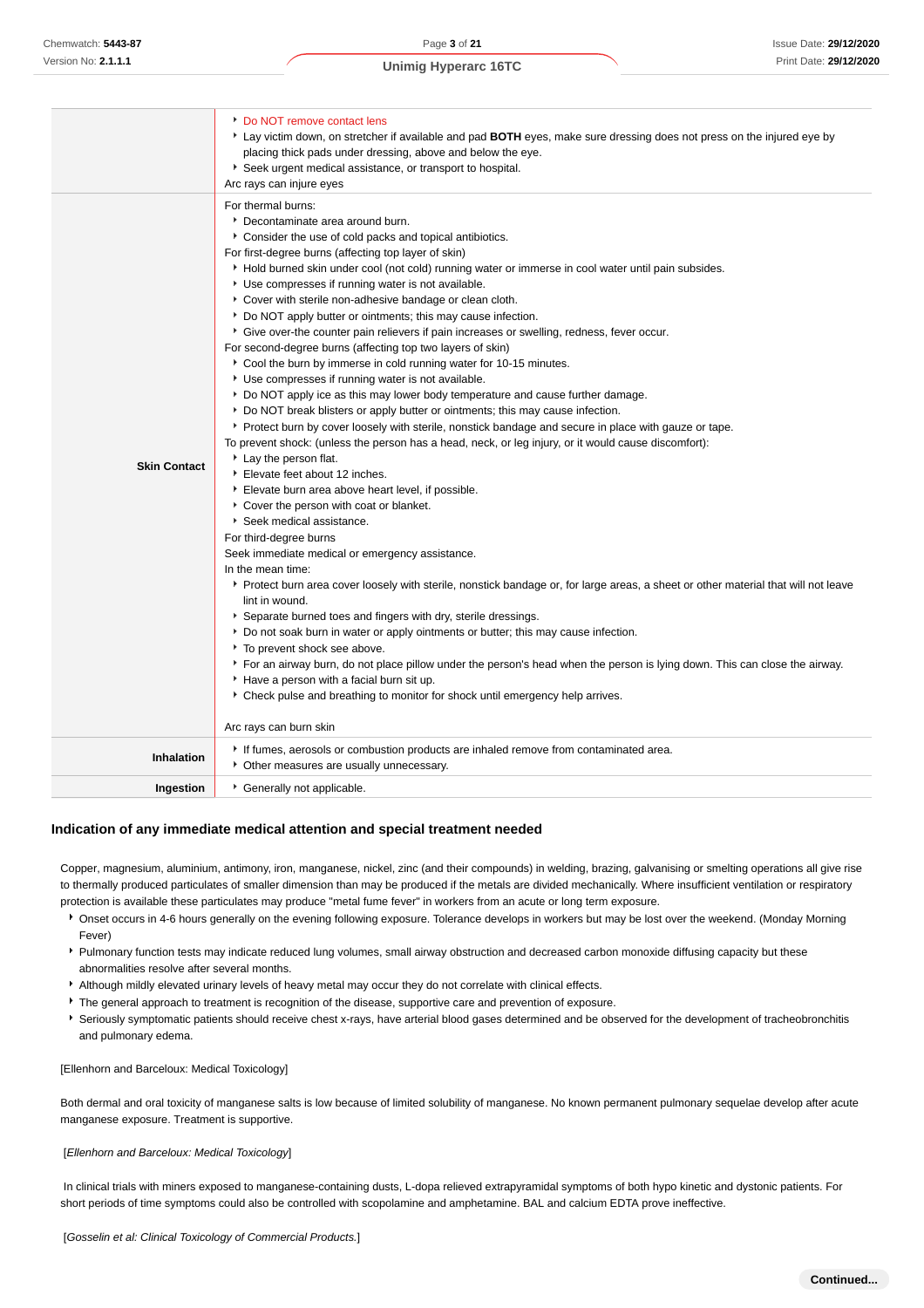# Page **4** of **21 Unimig Hyperarc 16TC**

## **SECTION 5 Firefighting measures**

#### **Extinguishing media**

Metal dust fires need to be smothered with sand, inert dry powders.

#### **DO NOT** USE WATER, CO2 or FOAM.

Use DRY sand, graphite powder, dry sodium chloride based extinguishers, G-1 or Met L-X to smother fire.

- Confining or smothering material is preferable to applying water as chemical reaction may produce flammable and explosive hydrogen gas.
- Chemical reaction with CO2 may produce flammable and explosive methane.
- If impossible to extinguish, withdraw, protect surroundings and allow fire to burn itself out.
- **b** DO NOT use halogenated fire extinguishing agents.

## **Special hazards arising from the substrate or mixture**

| Fire  | None   |
|-------|--------|
| nromi | known. |
|       |        |

**Advice for firefighters**

| DO NOT disturb burning dust. Explosion may result if dust is stirred into a cloud, by providing oxygen to a large surface of hot<br>metal.<br>DO NOT use water or foam as generation of explosive hydrogen may result.<br>With the exception of the metals that burn in contact with air or water (for example, sodium), masses of combustible metals do<br>not represent unusual fire risks because they have the ability to conduct heat away from hot spots so efficiently that the heat of<br>combustion cannot be maintained - this means that it will require a lot of heat to ignite a mass of combustible metal. Generally,<br>metal fire risks exist when sawdust, machine shavings and other metal 'fines' are present.<br>Metal powders, while generally regarded as non-combustible:<br>May burn when metal is finely divided and energy input is high.<br>* May react explosively with water.<br>May be ignited by friction, heat, sparks or flame.<br>May REIGNITE after fire is extinguished.<br>Vill burn with intense heat.<br>Note:<br>• Metal dust fires are slow moving but intense and difficult to extinguish.<br>Containers may explode on heating.<br><b>Fire/Explosion Hazard</b><br>Dusts or fumes may form explosive mixtures with air.<br>Gases generated in fire may be poisonous, corrosive or irritating.<br>▶ Hot or burning metals may react violently upon contact with other materials, such as oxidising agents and extinguishing<br>agents used on fires involving ordinary combustibles or flammable liquids.<br>Femperatures produced by burning metals can be higher than temperatures generated by burning flammable liquids<br>Some metals can continue to burn in carbon dioxide, nitrogen, water, or steam atmospheres in which ordinary combustibles<br>or flammable liquids would be incapable of burning.<br>Decomposition may produce toxic fumes of:<br>metal oxides<br>May emit poisonous fumes.<br>May emit corrosive fumes.<br>Articles and manufactured articles may constitute a fire hazard where polymers form their outer layers or where combustible<br>packaging remains in place.<br>Certain substances, found throughout their construction, may degrade or become volatile when heated to high temperatures.<br>This may create a secondary hazard.<br>Welding arc and metal sparks can ignite combustibles. | <b>Fire Fighting</b> | Alert Fire Brigade and tell them location and nature of hazard.<br>• Wear breathing apparatus plus protective gloves in the event of a fire.<br>Prevent, by any means available, spillage from entering drains or water courses.<br>▶ Use fire fighting procedures suitable for surrounding area.<br>DO NOT approach containers suspected to be hot.<br>Cool fire exposed containers with water spray from a protected location.<br>If safe to do so, remove containers from path of fire.<br>Equipment should be thoroughly decontaminated after use.<br>Slight hazard when exposed to heat, flame and oxidisers. |
|----------------------------------------------------------------------------------------------------------------------------------------------------------------------------------------------------------------------------------------------------------------------------------------------------------------------------------------------------------------------------------------------------------------------------------------------------------------------------------------------------------------------------------------------------------------------------------------------------------------------------------------------------------------------------------------------------------------------------------------------------------------------------------------------------------------------------------------------------------------------------------------------------------------------------------------------------------------------------------------------------------------------------------------------------------------------------------------------------------------------------------------------------------------------------------------------------------------------------------------------------------------------------------------------------------------------------------------------------------------------------------------------------------------------------------------------------------------------------------------------------------------------------------------------------------------------------------------------------------------------------------------------------------------------------------------------------------------------------------------------------------------------------------------------------------------------------------------------------------------------------------------------------------------------------------------------------------------------------------------------------------------------------------------------------------------------------------------------------------------------------------------------------------------------------------------------------------------------------------------------------------------------------------------------------------------------------------------------------------------------------|----------------------|--------------------------------------------------------------------------------------------------------------------------------------------------------------------------------------------------------------------------------------------------------------------------------------------------------------------------------------------------------------------------------------------------------------------------------------------------------------------------------------------------------------------------------------------------------------------------------------------------------------------|
| <b>HAZCHEM</b><br>Not Applicable                                                                                                                                                                                                                                                                                                                                                                                                                                                                                                                                                                                                                                                                                                                                                                                                                                                                                                                                                                                                                                                                                                                                                                                                                                                                                                                                                                                                                                                                                                                                                                                                                                                                                                                                                                                                                                                                                                                                                                                                                                                                                                                                                                                                                                                                                                                                           |                      |                                                                                                                                                                                                                                                                                                                                                                                                                                                                                                                                                                                                                    |

## **SECTION 6 Accidental release measures**

#### **Personal precautions, protective equipment and emergency procedures**

See section 8

#### **Environmental precautions**

See section 12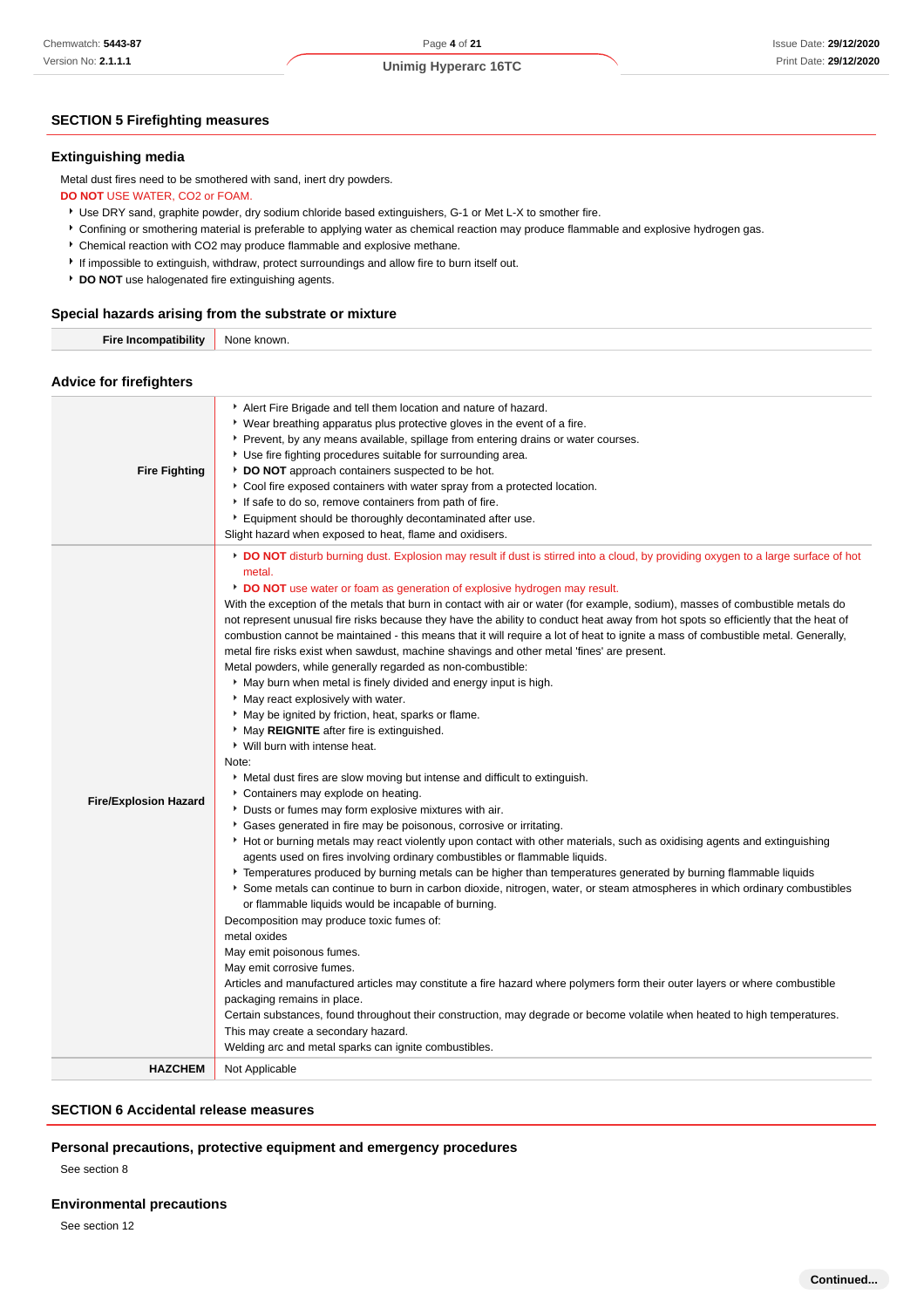# **Methods and material for containment and cleaning up**

| <b>Minor Spills</b> | Clean up all spills immediately.<br>Secure load if safe to do so.<br>• Bundle/collect recoverable product.<br>• Collect remaining material in containers with covers for disposal.                                                                                                                                                                                                                                                                                                                                                                                                                                                                                                                                                                                                                                                                                                                                                                                                                                                                                                                                                                                                                                                                                                                                                                                                                                                                                                                                                                                                                                                                                                                                                                                                                                                                                           |
|---------------------|------------------------------------------------------------------------------------------------------------------------------------------------------------------------------------------------------------------------------------------------------------------------------------------------------------------------------------------------------------------------------------------------------------------------------------------------------------------------------------------------------------------------------------------------------------------------------------------------------------------------------------------------------------------------------------------------------------------------------------------------------------------------------------------------------------------------------------------------------------------------------------------------------------------------------------------------------------------------------------------------------------------------------------------------------------------------------------------------------------------------------------------------------------------------------------------------------------------------------------------------------------------------------------------------------------------------------------------------------------------------------------------------------------------------------------------------------------------------------------------------------------------------------------------------------------------------------------------------------------------------------------------------------------------------------------------------------------------------------------------------------------------------------------------------------------------------------------------------------------------------------|
| <b>Major Spills</b> | Do not use compressed air to remove metal dusts from floors, beams or equipment<br>Vacuum cleaners, of flame-proof design, should be used to minimise dust accumulation.<br>Use non-sparking handling equipment, tools and natural bristle brushes.<br>Provide grounding and bonding where necessary to prevent accumulation of static charges during metal dust handling and<br>transfer operations<br>Cover and reseal partially empty containers.<br>$\cdot$<br>Do not allow chips, fines or dusts to contact water, particularly in enclosed areas.<br>If molten:<br>Contain the flow using dry sand or salt flux as a dam.<br>All tooling (e.g., shovels or hand tools) and containers which come in contact with molten metal must be preheated or<br>specially coated, rust free and approved for such use.<br>Allow the spill to cool before remelting scrap.<br>Clean up all spills immediately.<br>• Wear protective clothing, safety glasses, dust mask, gloves.<br>Secure load if safe to do so. Bundle/collect recoverable product.<br>Use dry clean up procedures and avoid generating dust.<br>▶ Vacuum up (consider explosion-proof machines designed to be grounded during storage and use).<br>▶ Water may be used to prevent dusting.<br>Collect remaining material in containers with covers for disposal.<br>Flush spill area with water.<br>Minor hazard.<br>Clear area of personnel.<br>Alert Fire Brigade and tell them location and nature of hazard.<br>▶ Control personal contact with the substance, by using protective equipment as required.<br>Prevent spillage from entering drains or water ways.<br>Contain spill with sand, earth or vermiculite.<br>• Collect recoverable product into labelled containers for recycling.<br>Absorb remaining product with sand, earth or vermiculite and place in appropriate containers for disposal. |
|                     | • Wash area and prevent runoff into drains or waterways.<br>If contamination of drains or waterways occurs, advise emergency services.                                                                                                                                                                                                                                                                                                                                                                                                                                                                                                                                                                                                                                                                                                                                                                                                                                                                                                                                                                                                                                                                                                                                                                                                                                                                                                                                                                                                                                                                                                                                                                                                                                                                                                                                       |

Personal Protective Equipment advice is contained in Section 8 of the SDS.

# **SECTION 7 Handling and storage**

# **Precautions for safe handling**

| Safe handling | For molten metals:<br>Molten metal and water can be an explosive combination. The risk is greatest when there is sufficient molten metal to<br>entrap or seal off water. Water and other forms of contamination on or contained in scrap or remelt ingot are known to have<br>caused explosions in melting operations. While the products may have minimal surface roughness and internal voids, there<br>remains the possibility of moisture contamination or entrapment. If confined, even a few drops can lead to violent explosions.<br>All tooling, containers, molds and ladles, which come in contact with molten metal must be preheated or specially coated,<br>rust free and approved for such use.<br>Any surfaces that may contact molten metal (e.g. concrete) should be specially coated<br>Drops of molten metal in water (e.g. from plasma arc cutting), while not normally an explosion hazard, can generate<br>enough flammable hydrogen gas to present an explosion hazard. Vigorous circulation of the water and removal of the particles<br>minimise the hazard.<br>During melting operations, the following minimum guidelines should be observed:<br>Inspect all materials prior to furnace charging and completely remove surface contamination such as water, ice, snow,<br>deposits of grease and oil or other surface contamination resulting from weather exposure, shipment, or storage.<br>Store materials in dry, heated areas with any cracks or cavities pointed downwards.<br>Preheat and dry large objects adequately before charging in to a furnace containing molten metal. This is typically done by<br>the use of a drying oven or homogenising furnace. The dry cycle should bring the metal temperature of the coldest item of the<br>batch to 200 degree C (400 deg F) and then hold at that temperature for 6 hours.<br>Avoid all personal contact, including inhalation.<br>▶ Wear protective clothing when risk of exposure occurs.<br>Use in a well-ventilated area.<br>Prevent concentration in hollows and sumps.<br>DO NOT enter confined spaces until atmosphere has been checked.<br>DO NOT allow material to contact humans, exposed food or food utensils.<br>Avoid contact with incompatible materials. |
|---------------|----------------------------------------------------------------------------------------------------------------------------------------------------------------------------------------------------------------------------------------------------------------------------------------------------------------------------------------------------------------------------------------------------------------------------------------------------------------------------------------------------------------------------------------------------------------------------------------------------------------------------------------------------------------------------------------------------------------------------------------------------------------------------------------------------------------------------------------------------------------------------------------------------------------------------------------------------------------------------------------------------------------------------------------------------------------------------------------------------------------------------------------------------------------------------------------------------------------------------------------------------------------------------------------------------------------------------------------------------------------------------------------------------------------------------------------------------------------------------------------------------------------------------------------------------------------------------------------------------------------------------------------------------------------------------------------------------------------------------------------------------------------------------------------------------------------------------------------------------------------------------------------------------------------------------------------------------------------------------------------------------------------------------------------------------------------------------------------------------------------------------------------------------------------------------------------------------------------------------------------------------------------|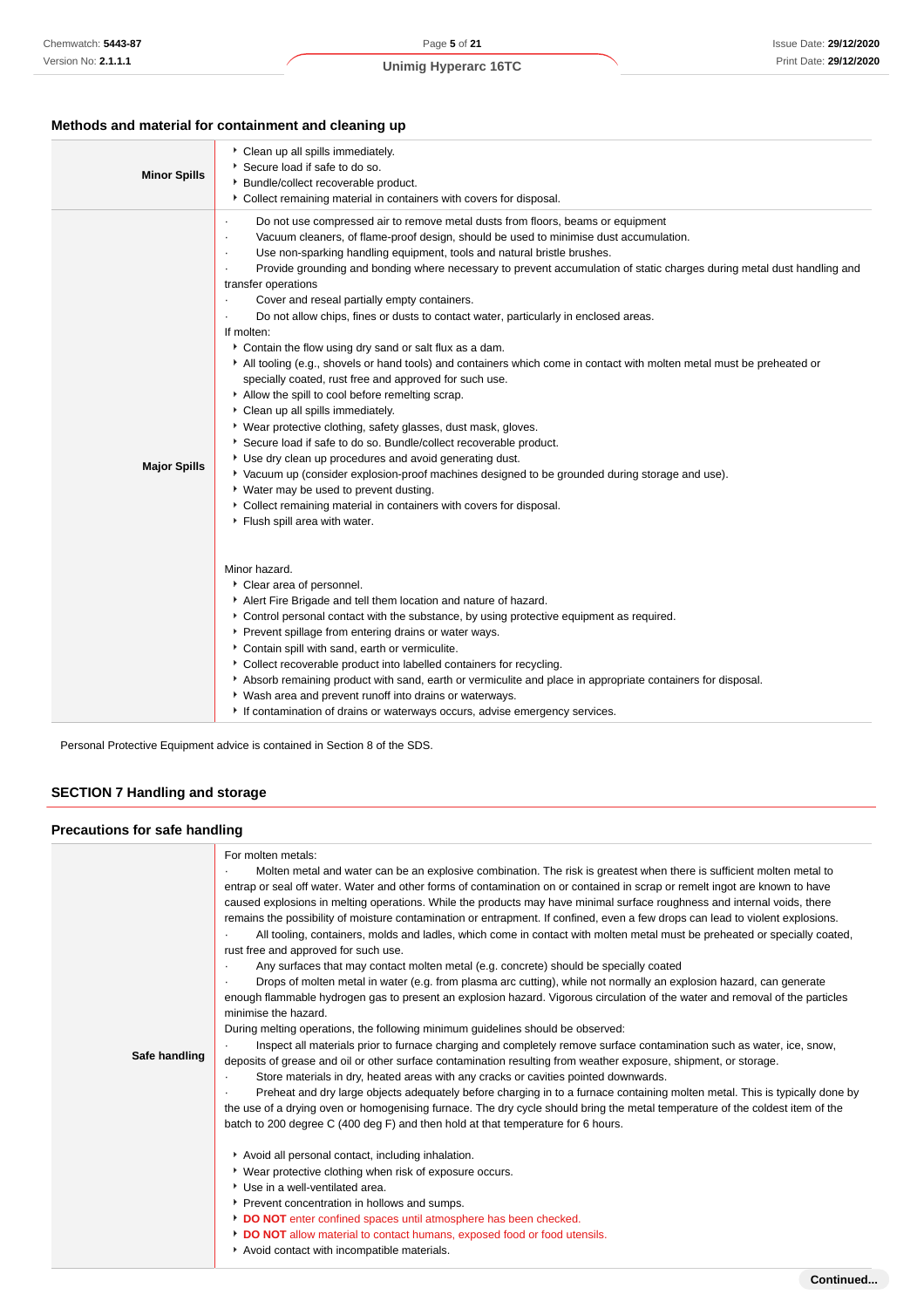|                   | When handling, <b>DO NOT</b> eat, drink or smoke.                                                                                  |
|-------------------|------------------------------------------------------------------------------------------------------------------------------------|
|                   | Keep containers securely sealed when not in use.                                                                                   |
|                   | Avoid physical damage to containers.                                                                                               |
|                   | Always wash hands with soap and water after handling.                                                                              |
|                   | ▶ Work clothes should be laundered separately. Launder contaminated clothing before re-use.                                        |
|                   | Use good occupational work practice.                                                                                               |
|                   | ▶ Observe manufacturer's storage and handling recommendations contained within this SDS.                                           |
|                   | Atmosphere should be requiarly checked against established exposure standards to ensure safe working conditions are<br>maintained. |
|                   |                                                                                                                                    |
| Other information | Store away from incompatible materials.                                                                                            |
|                   |                                                                                                                                    |

# **Conditions for safe storage, including any incompatibilities**

| Suitable container      | Generally packaging as originally supplied with the article or manufactured item is sufficient to protect against physical hazards.<br>If repackaging is required ensure the article is intact and does not show signs of wear. As far as is practicably possible, reuse the<br>original packaging or something providing a similar level of protection to both the article and the handler. |
|-------------------------|----------------------------------------------------------------------------------------------------------------------------------------------------------------------------------------------------------------------------------------------------------------------------------------------------------------------------------------------------------------------------------------------|
| Storage incompatibility | Welding electrodes should not be allowed to come into contact with strong acids or other substances which are corrosive to<br>metals.                                                                                                                                                                                                                                                        |

# **SECTION 8 Exposure controls / personal protection**

## **Control parameters**

## **Occupational Exposure Limits (OEL)**

## **INGREDIENT DATA**

| <b>Source</b>                          | Ingredient         | <b>Material name</b>                        | <b>TWA</b>                 | <b>STEL</b>                | Peak                       | <b>Notes</b>            |
|----------------------------------------|--------------------|---------------------------------------------|----------------------------|----------------------------|----------------------------|-------------------------|
| Australia Exposure<br><b>Standards</b> | welding fumes      | Welding fumes (not<br>otherwise classified) | $5 \text{ mg/m}$ 3         | Not Available              | Not Available              | Not<br>Available        |
| Australia Exposure<br><b>Standards</b> | carbon dioxide     | Carbon dioxide                              | 5000 ppm / 9000<br>mq/m3   | 54000 mg/m3 /<br>30000 ppm | Not Available              | Not<br>Available        |
| Australia Exposure<br><b>Standards</b> | carbon dioxide     | Carbon dioxide in coal<br>mines             | 12500 ppm /<br>22500 mg/m3 | 54000 mg/m3 /<br>30000 ppm | Not Available              | <b>Not</b><br>Available |
| Australia Exposure<br><b>Standards</b> | carbon<br>monoxide | Carbon monoxide                             | 30 ppm / 34<br>mg/m3       | Not Available              | Not Available              | Not<br>Available        |
| Australia Exposure<br><b>Standards</b> | manganese<br>fume  | Manganese, fume (as Mn)                     | 1 $mg/m3$                  | $3$ mg/m $3$               | Not Available              | Not<br>Available        |
| Australia Exposure<br><b>Standards</b> | nickel fume        | Nickel, powder                              | 1 $mg/m3$                  | Not Available              | Not Available              | Not<br>Available        |
| Australia Exposure<br><b>Standards</b> | nickel fume        | Nickel, metal                               | 1 $mg/m3$                  | Not Available              | Not Available              | <b>Not</b><br>Available |
| Australia Exposure<br><b>Standards</b> | chromium<br>fume   | Chromium (metal)                            | $0.5$ mg/m $3$             | Not Available              | Not Available              | Not<br>Available        |
| Australia Exposure<br><b>Standards</b> | ozone              | Ozone                                       | Not Available              | Not Available              | $0.1$ ppm $/ 0.2$<br>mg/m3 | Not<br>Available        |

**Emergency Limits**

| Ingredient           | TEEL-1<br><b>Material name</b>  |                      |               | TEEL-2                  | TEEL-3        |  |
|----------------------|---------------------------------|----------------------|---------------|-------------------------|---------------|--|
| carbon monoxide      | Carbon monoxide                 | 75 ppm               | Not Available |                         | Not Available |  |
| manganese fume       | Manganese                       | $3 \text{ mg/m}$     |               | $5 \text{ mg/m}$ 3      | 1,800 mg/m3   |  |
| silica welding fumes | Silica, amorphous fume          | 45 mg/m3             |               | 500 mg/m3               | 3,000 mg/m3   |  |
| nickel fume          | Nickel                          | $4.5 \text{ mg/m}$ 3 |               | $50 \text{ mg/m}$ 3     | 99 mg/m3      |  |
| chromium fume        | Chromium                        | $1.5 \text{ mg/m}$ 3 |               | 17 $mg/m3$              | 99 mg/m3      |  |
| molybdenum fume      | Molybdenum<br>$30 \text{ mg/m}$ |                      | 330 mg/m3     | $2,000 \,\mathrm{mg/m}$ |               |  |
| ozone                | Ozone<br>$0.24$ ppm             |                      |               | 1 ppm                   | 10 ppm        |  |
|                      |                                 |                      |               |                         |               |  |
| Ingredient           | <b>Original IDLH</b>            |                      |               | <b>Revised IDLH</b>     |               |  |
| welding fumes        | Not Available                   |                      |               | Not Available           |               |  |
| carbon dioxide       | 40,000 ppm                      |                      |               | Not Available           |               |  |
| carbon monoxide      | 1,200 ppm                       |                      |               | Not Available           |               |  |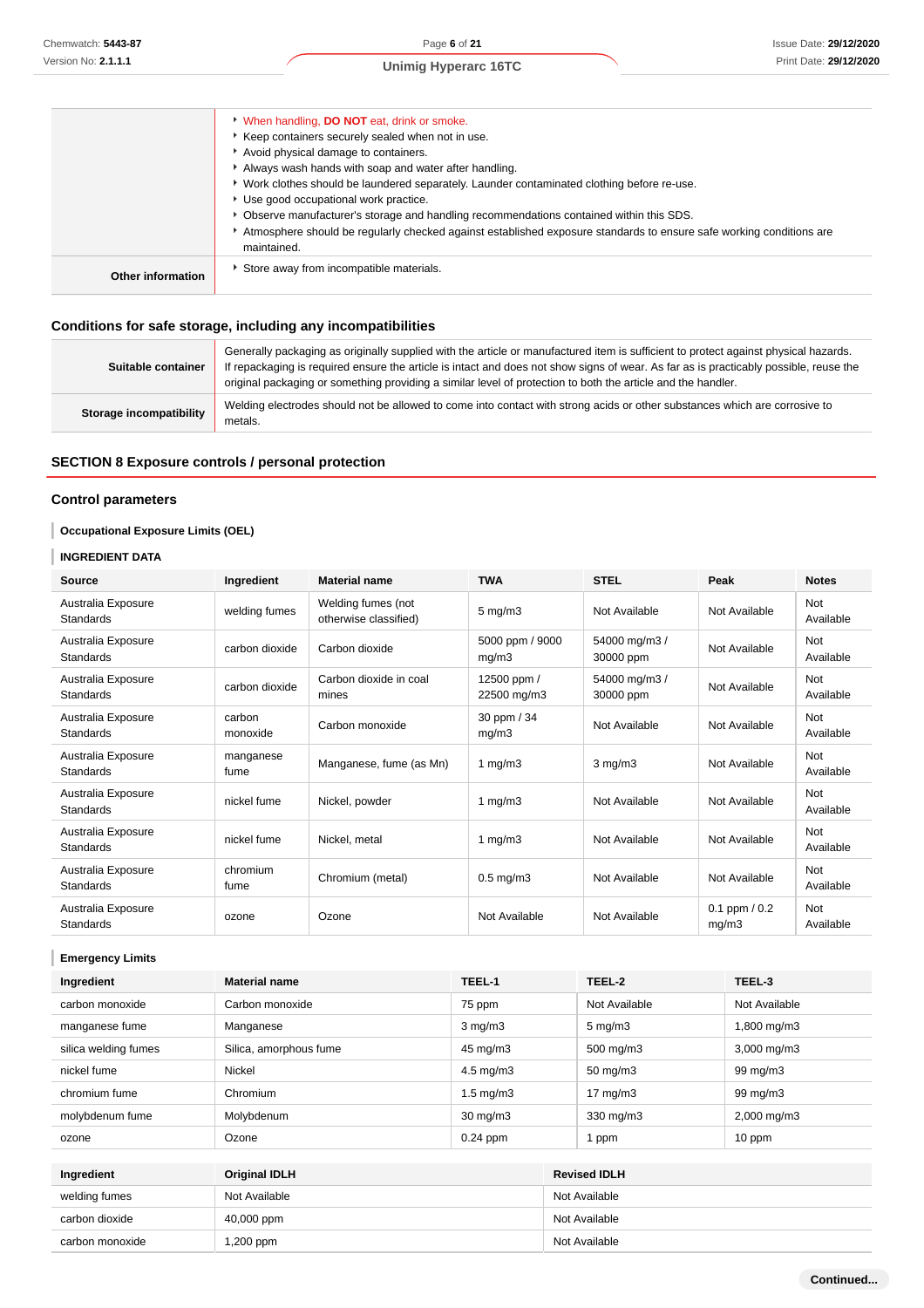|  | <b>Unimig Hyperarc 16TC</b> |  |
|--|-----------------------------|--|
|--|-----------------------------|--|

| Ingredient           | <b>Original IDLH</b> | <b>Revised IDLH</b> |
|----------------------|----------------------|---------------------|
| manganese fume       | 500 mg/m3            | Not Available       |
| silica welding fumes | Not Available        | Not Available       |
| nickel fume          | $10 \text{ mg/m}$    | Not Available       |
| chromium fume        | 250 mg/m3            | Not Available       |
| molybdenum fume      | Not Available        | Not Available       |
| ozone                | 5 ppm                | Not Available       |
| nitrogen oxides      | Not Available        | Not Available       |

#### **Occupational Exposure Banding**

| Ingredient      | <b>Occupational Exposure Band Rating</b><br><b>Occupational Exposure Band Limit</b>                                                                                                                                                                                                                                                                                      |                               |  |
|-----------------|--------------------------------------------------------------------------------------------------------------------------------------------------------------------------------------------------------------------------------------------------------------------------------------------------------------------------------------------------------------------------|-------------------------------|--|
| molybdenum fume |                                                                                                                                                                                                                                                                                                                                                                          | $\leq$ 0.01 mg/m <sup>3</sup> |  |
| nitrogen oxides |                                                                                                                                                                                                                                                                                                                                                                          | $\leq 0.1$ ppm                |  |
| Notes:          | Occupational exposure banding is a process of assigning chemicals into specific categories or bands based on a chemical's<br>potency and the adverse health outcomes associated with exposure. The output of this process is an occupational exposure<br>band (OEB), which corresponds to a range of exposure concentrations that are expected to protect worker health. |                               |  |

**MATERIAL DATA**

ı

for welding fume:

In addition to complying with any individual exposure standards for specific contaminants, where current manual welding processes are used, the fume concentration inside the welder's helmet **should not** exceed 5 mg/m3, when collected in accordance with the appropriate standard (AS 3640, for example). ES\* TWA: 5 mg/m3

TLV\* TWA: 5 mg/m3, B2 (a substance of variable composition)

OES\* TWA: 5 mg/m3

Most welding, even with primitive ventilation, does not produce exposures inside the welding helmet above 5 mg/m3. That which does should be controlled (ACGIH). Inspirable dust concentrations in a worker's breathing zone shall be collected and measured in accordance with AS 3640, for example. Metal content can be analytically determined by OSHA Method ID25 (ICP-AES) after total digestion of filters and dissolution of captured metals. Sampling of the Respirable Dust fraction requires cyclone separator devices (elutriators) and procedures to comply with AS 2985 (for example).

#### **Exposure controls**

|                         | Engineering controls are used to remove a hazard or place a barrier between the worker and the hazard. Well-designed<br>engineering controls can be highly effective in protecting workers and will typically be independent of worker interactions to<br>provide this high level of protection.<br>The basic types of engineering controls are:<br>Process controls which involve changing the way a job activity or process is done to reduce the risk.<br>Enclosure and/or isolation of emission source which keeps a selected hazard "physically" away from the worker and ventilation<br>that strategically "adds" and "removes" air in the work environment. Ventilation can remove or dilute an air contaminant if<br>designed properly. The design of a ventilation system must match the particular process and chemical or contaminant in use.<br>Employers may need to use multiple types of controls to prevent employee overexposure. |
|-------------------------|----------------------------------------------------------------------------------------------------------------------------------------------------------------------------------------------------------------------------------------------------------------------------------------------------------------------------------------------------------------------------------------------------------------------------------------------------------------------------------------------------------------------------------------------------------------------------------------------------------------------------------------------------------------------------------------------------------------------------------------------------------------------------------------------------------------------------------------------------------------------------------------------------------------------------------------------------|
|                         | Employees exposed to confirmed human carcinogens should be authorized to do so by the employer, and work in a regulated<br>area.                                                                                                                                                                                                                                                                                                                                                                                                                                                                                                                                                                                                                                                                                                                                                                                                                   |
|                         | ▶ Work should be undertaken in an isolated system such as a "glove-box". Employees should wash their hands and arms<br>upon completion of the assigned task and before engaging in other activities not associated with the isolated system.<br>▶ Within regulated areas, the carcinogen should be stored in sealed containers, or enclosed in a closed system, including<br>piping systems, with any sample ports or openings closed while the carcinogens are contained within.<br>• Open-vessel systems are prohibited.                                                                                                                                                                                                                                                                                                                                                                                                                         |
| Appropriate engineering | Each operation should be provided with continuous local exhaust ventilation so that air movement is always from ordinary                                                                                                                                                                                                                                                                                                                                                                                                                                                                                                                                                                                                                                                                                                                                                                                                                           |
| controls                | work areas to the operation.                                                                                                                                                                                                                                                                                                                                                                                                                                                                                                                                                                                                                                                                                                                                                                                                                                                                                                                       |
|                         | Exhaust air should not be discharged to regulated areas, non-regulated areas or the external environment unless                                                                                                                                                                                                                                                                                                                                                                                                                                                                                                                                                                                                                                                                                                                                                                                                                                    |
|                         | decontaminated. Clean make-up air should be introduced in sufficient volume to maintain correct operation of the local<br>exhaust system.                                                                                                                                                                                                                                                                                                                                                                                                                                                                                                                                                                                                                                                                                                                                                                                                          |
|                         | For maintenance and decontamination activities, authorized employees entering the area should be provided with and                                                                                                                                                                                                                                                                                                                                                                                                                                                                                                                                                                                                                                                                                                                                                                                                                                 |
|                         | required to wear clean, impervious garments, including gloves, boots and continuous-air supplied hood. Prior to removing<br>protective garments the employee should undergo decontamination and be required to shower upon removal of the garments<br>and hood.                                                                                                                                                                                                                                                                                                                                                                                                                                                                                                                                                                                                                                                                                    |
|                         | Except for outdoor systems, regulated areas should be maintained under negative pressure (with respect to non-regulated<br>areas).                                                                                                                                                                                                                                                                                                                                                                                                                                                                                                                                                                                                                                                                                                                                                                                                                 |
|                         | ▶ Local exhaust ventilation requires make-up air be supplied in equal volumes to replaced air.                                                                                                                                                                                                                                                                                                                                                                                                                                                                                                                                                                                                                                                                                                                                                                                                                                                     |
|                         | Laboratory hoods must be designed and maintained so as to draw air inward at an average linear face velocity of 0.76 m/sec<br>with a minimum of 0.64 m/sec. Design and construction of the fume hood requires that insertion of any portion of the<br>employees body, other than hands and arms, be disallowed.                                                                                                                                                                                                                                                                                                                                                                                                                                                                                                                                                                                                                                    |
|                         | Engineering controls are used to remove a hazard or place a barrier between the worker and the hazard. Well-designed                                                                                                                                                                                                                                                                                                                                                                                                                                                                                                                                                                                                                                                                                                                                                                                                                               |
|                         | engineering controls can be highly effective in protecting workers and will typically be independent of worker interactions to                                                                                                                                                                                                                                                                                                                                                                                                                                                                                                                                                                                                                                                                                                                                                                                                                     |
|                         | provide this high level of protection.                                                                                                                                                                                                                                                                                                                                                                                                                                                                                                                                                                                                                                                                                                                                                                                                                                                                                                             |
|                         | The basic types of engineering controls are:                                                                                                                                                                                                                                                                                                                                                                                                                                                                                                                                                                                                                                                                                                                                                                                                                                                                                                       |
|                         |                                                                                                                                                                                                                                                                                                                                                                                                                                                                                                                                                                                                                                                                                                                                                                                                                                                                                                                                                    |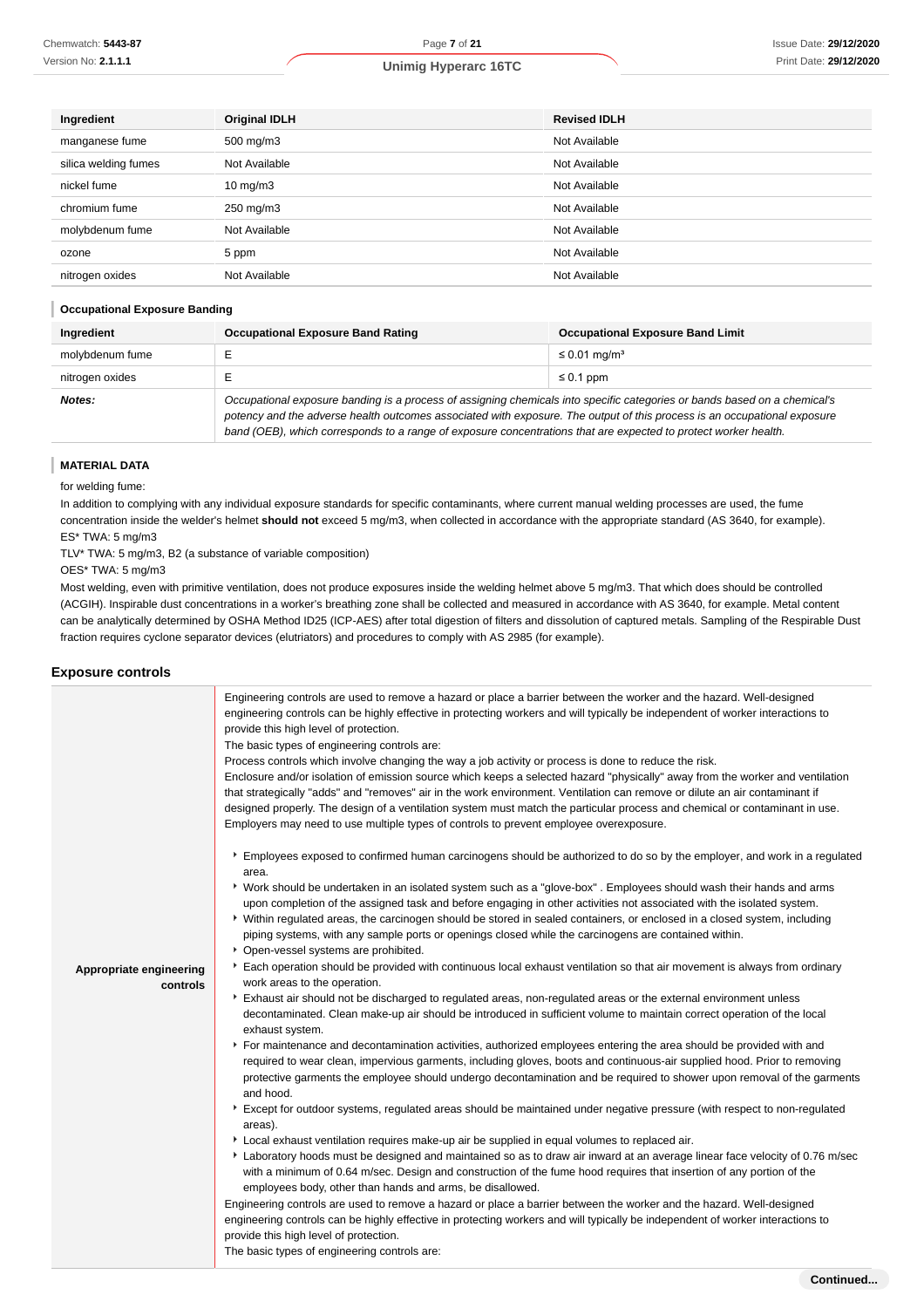Process controls which involve changing the way a job activity or process is done to reduce the risk. Enclosure and/or isolation of emission source which keeps a selected hazard "physically" away from the worker and ventilation that strategically "adds" and "removes" air in the work environment. Ventilation can remove or dilute an air contaminant if designed properly. The design of a ventilation system must match the particular process and chemical or contaminant in use. Employers may need to use multiple types of controls to prevent employee overexposure.

Special ventilation requirements apply for processes which result in the generation of aluminium, copper, fluoride, manganese or zinc fume.

- For work conducted outdoors and in open work spaces, the use of mechanical (general exhaust or plenum) ventilation is required as a minimum. (Open work spaces exceed 300 cubic meters per welder)
- For indoor work, conducted in limited or confined work spaces, use of mechanical ventilation by local exhaust systems is mandatory. (In confined spaces always check that oxygen has not been depleted by excessive rusting of steel or snowflake corrosion of aluminium)

Local exhaust systems must be designed to provide a minimum capture velocity at the fume source, away from the worker, of 0.5 metre/sec. Air contaminants generated in the workplace possess varying "escape" velocities which, in turn, determine the "capture velocities" of fresh circulating air required to effectively remove the contaminant.

| Type of Contaminant:                                                                   | Air Speed:                         |
|----------------------------------------------------------------------------------------|------------------------------------|
| welding, brazing fumes (released at relatively low velocity into moderately still air) | $0.5$ -1.0 m/s<br>(100-200 f/min.) |

Within each range the appropriate value depends on:

| Lower end of the range                                     | Upper end of the range           |
|------------------------------------------------------------|----------------------------------|
| 1: Room air currents minimal or favourable to capture      | 1: Disturbing room air currents  |
| 2: Contaminants of low toxicity or of nuisance value only. | 2: Contaminants of high toxicity |
| 3: Intermittent, low production.                           | 3: High production, heavy use    |
| 4: Large hood or large air mass in motion                  | 4: Small hood-local control only |

Simple theory shows that air velocity falls rapidly with distance away from the opening of a simple extraction pipe. Velocity generally decreases with the square of distance from the extraction point (in simple cases). Therefore the air speed at the extraction point should be adjusted, accordingly, after reference to distance from the contaminating source. The air velocity at the extraction fan, for example, should be a minimum of 1-2 m/s (200-400 f/min.) for extraction of welding or brazing fumes generated 2 meters distant from the extraction point. Other mechanical considerations, producing performance deficits within the extraction apparatus, make it essential that theoretical air velocities are multiplied by factors of 10 or more when extraction systems are installed or used.

Articles or manufactured items, in their original condition, generally don't require engineering controls during handling or in normal use.

Exceptions may arise following extensive use and subsequent wear, during recycling or disposal operations where substances, found in the article, may be released to the environment.

Engineering controls are used to remove a hazard or place a barrier between the worker and the hazard. Well-designed engineering controls can be highly effective in protecting workers and will typically be independent of worker interactions to provide this high level of protection.

The basic types of engineering controls are:

Process controls which involve changing the way a job activity or process is done to reduce the risk.

Enclosure and/or isolation of emission source which keeps a selected hazard "physically" away from the worker and ventilation that strategically "adds" and "removes" air in the work environment. Ventilation can remove or dilute an air contaminant if designed properly. The design of a ventilation system must match the particular process and chemical or contaminant in use.

Employers may need to use multiple types of controls to prevent employee overexposure. Special ventilation requirements apply for processes which result in the generation of barium, chromium, lead, or nickel fume and

in those processes which generate ozone. The use of mechanical ventilation by local exhaust systems is required as a minimum in all circumstances (including outdoor work). (In confined spaces always check that oxygen has not been depleted by excessive rusting of steel or snowflake corrosion

of aluminium) Local exhaust systems must be designed to provide a minimum capture velocity at the fume source, away from the worker, of 0.5 metre/sec. Air contaminants generated in the workplace possess varying "escape" velocities which, in turn, determine the "capture velocities" of fresh circulating air required to effectively remove the contaminant.

| Type of Contaminant:                                                                   | Air Speed:                         |
|----------------------------------------------------------------------------------------|------------------------------------|
| welding, brazing fumes (released at relatively low velocity into moderately still air) | $0.5$ -1.0 m/s<br>(100-200 f/min.) |

Within each range the appropriate value depends on:

| Lower end of the range                                     | Upper end of the range           |
|------------------------------------------------------------|----------------------------------|
| 1: Room air currents minimal or favourable to capture      | 1: Disturbing room air currents  |
| 2: Contaminants of low toxicity or of nuisance value only. | 2: Contaminants of high toxicity |
| 3: Intermittent, low production.                           | 3: High production, heavy use    |
| 4: Large hood or large air mass in motion                  | 4: Small hood-local control only |

Simple theory shows that air velocity falls rapidly with distance away from the opening of a simple extraction pipe. Velocity generally decreases with the square of distance from the extraction point (in simple cases). Therefore the air speed at the extraction point should be adjusted, accordingly, after reference to distance from the contaminating source. The air velocity at the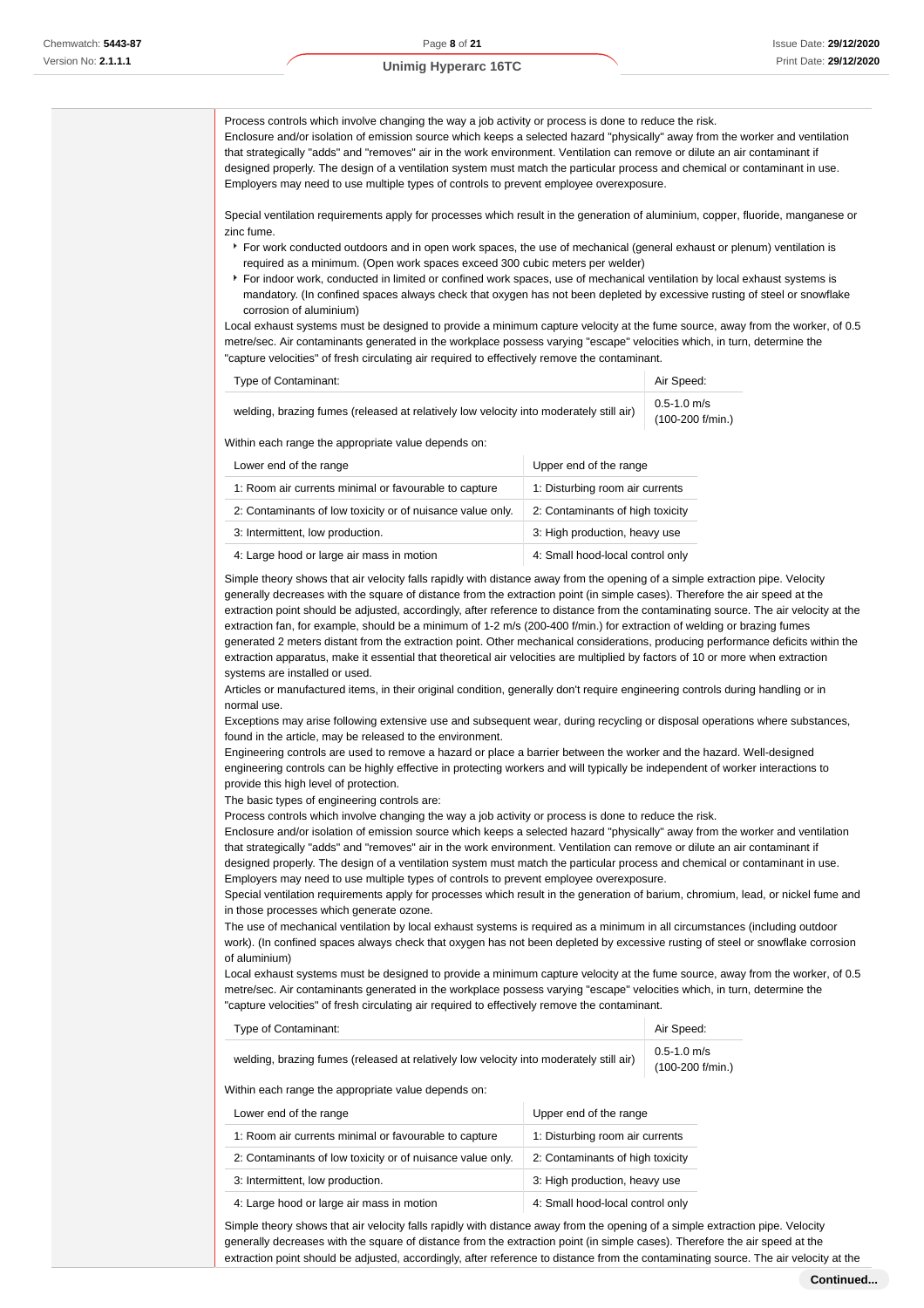# extraction fan, for example, should be a minimum of 1-2 m/s (200-400 f/min.) for extraction of welding or brazing fumes generated 2 meters distant from the extraction point. Other mechanical considerations, producing performance deficits within the extraction apparatus, make it essential that theoretical air velocities are multiplied by factors of 10 or more when extraction systems are installed or used. For manual arc welding operations the nature of ventilation is determined by the location of the work. **For outdoor work, natural ventilation is generally sufficient.** For indoor work, conducted in open spaces, use mechanical (general exhaust or plenum) ventilation. (Open work spaces exceed 300 cubic metres per welder) For work conducted in limited or confined spaces, mechanical ventilation, using local exhaust systems, is required. (In confined spaces always check that oxygen has not been depleted by excessive rusting of steel or snowflake corrosion of aluminium) Mechanical or local exhaust ventilation may not be required where the process working time does not exceed 24 mins. (in an 8 hr. shift) provided the work is intermittent (a maximum of 5 mins. every hour). Local exhaust systems must be designed to provide a minimum capture velocity at the fume source, away from the worker, of 0.5 metre/sec. Air contaminants generated in the workplace possess varying "escape" velocities which, in turn, determine the "capture velocities" of fresh circulating air required to effectively remove the contaminant. Type of Contaminant: Air Speed: Air Speed: Air Speed: Air Speed: Air Speed: Air Speed: Air Speed: Air Speed: Air Speed: Air Speed: Air Speed: Air Speed: Air Speed: Air Speed: Air Speed: Air Speed: Air Speed: Air Speed: Air welding, brazing fumes (released at relatively low velocity into moderately still air) 0.5-1.0 m/s (100-200 f/min.) Within each range the appropriate value depends on: Lower end of the range Lower end of the range 1: Room air currents minimal or favourable to capture 1: Disturbing room air currents 2: Contaminants of low toxicity or of nuisance value only. 2: Contaminants of high toxicity 3: Intermittent, low production. The same state of  $\vert$  3: High production, heavy use 4: Large hood or large air mass in motion 4: Small hood-local control only Simple theory shows that air velocity falls rapidly with distance away from the opening of a simple extraction pipe. Velocity generally decreases with the square of distance from the extraction point (in simple cases). Therefore the air speed at the extraction point should be adjusted, accordingly, after reference to distance from the contaminating source. The air velocity at the extraction fan, for example, should be a minimum of 1-2.5 m/s (200-500 f/min.) for extraction of gases discharged 2 meters distant from the extraction point. Other mechanical considerations, producing performance deficits within the extraction apparatus, make it essential that theoretical air velocities are multiplied by factors of 10 or more when extraction systems are installed or used. **Personal protection Eye and face protection** Goggles or other suitable eye protection shall be used during all gas welding or oxygen cutting operations. Spectacles without side shields, with suitable filter lenses are permitted for use during gas welding operations on light work, for torch brazing or for inspection. For most open welding/brazing operations, goggles, even with appropriate filters, will not afford sufficient facial protection for operators. Where possible use welding helmets or handshields corresponding to EN 175, ANSI Z49:12005, AS 1336 and AS 1338 which provide the maximum possible facial protection from flying particles and fragments. [WRIA-WTIA Technical Note 7] **A** An approved face shield or welding helmet can also have filters for optical radiation protection, and offer additional protection against debris and sparks. UV blocking protective spectacles with side shields or welding goggles are considered primary protection, with the face shield or welding helmet considered secondary protection. The optical filter in welding goggles, face mask or helmet must be a type which is suitable for the sort of work being done.A filter suitable for gas welding, for instance, should not be used for arc welding. ▶ Face masks which are self dimming are available for arc welding, MIG, TIG and plasma cutting, and allow better vision before the arc is struck and after it is extinguished. For submerged arc welding use a lens shade which gives just sufficient arc brightness to allow weld pool control. **Unimig Hyperarc 16TC**

**Skin protection** See Hand protection below **Hands/feet protection** Welding Gloves Safety footwear **Body protection** See Other protection below **Other protection** Employees working with confirmed human carcinogens should be provided with, and be required to wear, clean, full body protective clothing (smocks, coveralls, or long-sleeved shirt and pants), shoe covers and gloves prior to entering the regulated area. [AS/NZS ISO 6529:2006 or national equivalent] Employees engaged in handling operations involving carcinogens should be provided with, and required to wear and use half-face filter-type respirators with filters for dusts, mists and fumes, or air purifying canisters or cartridges. A respirator affording higher levels of protection may be substituted. [AS/NZS 1715 or national equivalent] Emergency deluge showers and eyewash fountains, supplied with potable water, should be located near, within sight of, and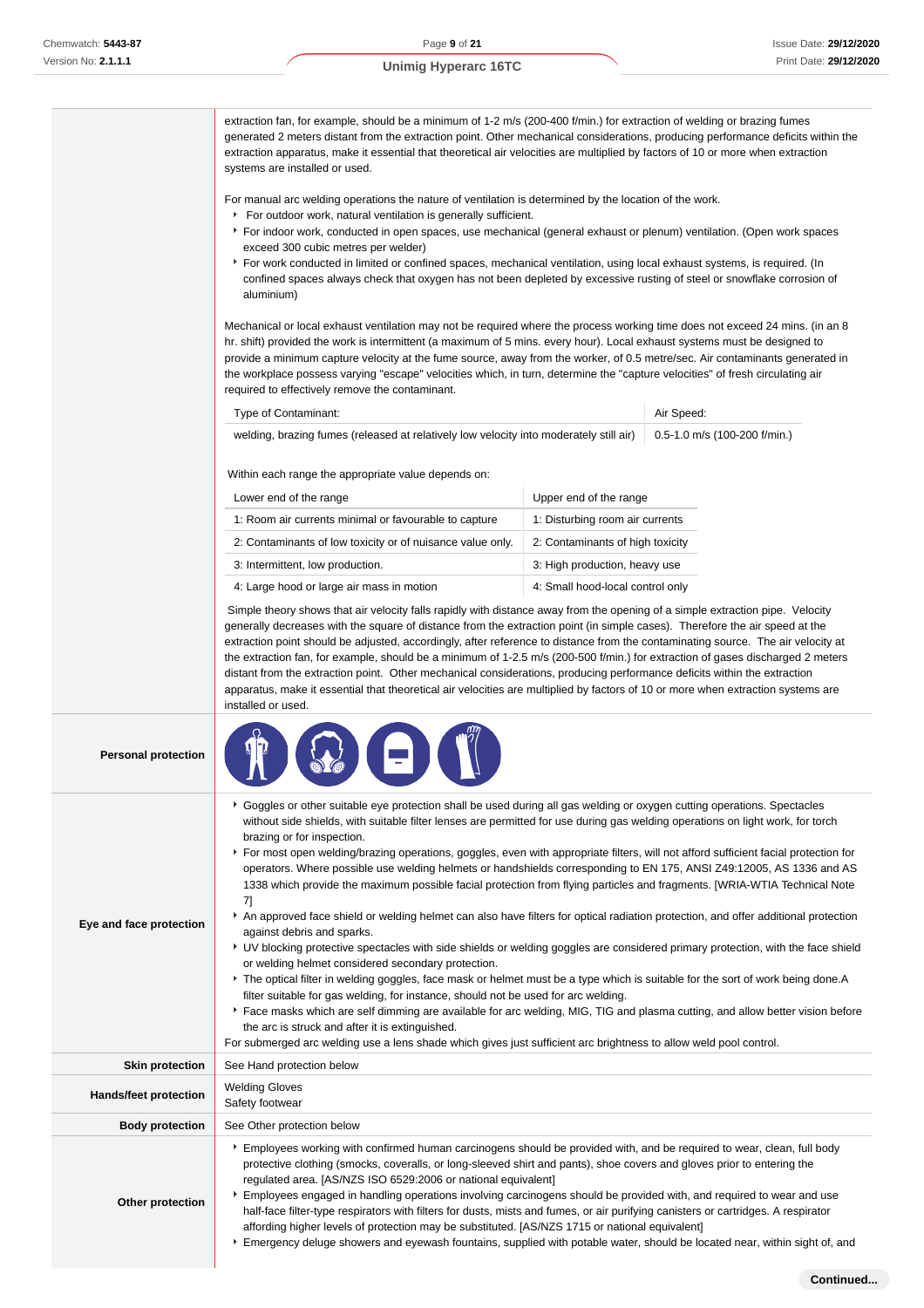on the same level with locations where direct exposure is likely.

- Prior to each exit from an area containing confirmed human carcinogens, employees should be required to remove and leave protective clothing and equipment at the point of exit and at the last exit of the day, to place used clothing and equipment in impervious containers at the point of exit for purposes of decontamination or disposal. The contents of such impervious containers must be identified with suitable labels. For maintenance and decontamination activities, authorized employees entering the area should be provided with and required to wear clean, impervious garments, including gloves, boots and continuous-air supplied hood.
- Prior to removing protective garments the employee should undergo decontamination and be required to shower upon removal of the garments and hood.

Before starting; consider that protection should be provided for all personnel within 10 metres of any open arc welding operation. Welding sites must be adequately shielded with screens of non flammable materials. Screens should permit ventilation at floor and ceiling levels.

· During repair or maintenance activities the potential exists for exposures to toxic metal particulate in excess of the occupational standards. Under these circumstances, protecting workers can require the use of specific work practices or procedures involving the combined use of ventilation, wet and vacuum cleaning methods, respiratory protection, decontamination, special protective clothing, and when necessary, restricted work zones.

Protective over-garments or work clothing must be worn by persons who may become contaminated with particulate during activities such as machining, furnace rebuilding, air cleaning equipment filter changes, maintenance, furnace tending, etc. Contaminated work clothing and over-garments must be managed in a controlled manner to prevent secondary exposure to workers of third parties, to prevent the spread of particulate to other areas, and to prevent particulate from being taken home by workers.

Personnel who handle and work with molten metal should utilise primary protective clothing like polycarbonate face shields, fire resistant tapper's jackets, neck shades (snoods), leggings, spats and similar equipment to prevent burn injuries. In addition to primary protection, secondary or day-to-day work clothing that is fire resistant and sheds metal splash is recommended for use with molten metal. Synthetic materials should never be worn even as secondary clothing (undergarments).

#### **Respiratory protection**

Type NO Filter of sufficient capacity. (AS/NZS 1716 & 1715, EN 143:2000 & 149:2001, ANSI Z88 or national equivalent)

Where the concentration of gas/particulates in the breathing zone, approaches or exceeds the "Exposure Standard" (or ES), respiratory protection is required. Degree of protection varies with both face-piece and Class of filter; the nature of protection varies with Type of filter.

| <b>Required Minimum Protection Factor</b> | <b>Half-Face Respirator</b> | <b>Full-Face Respirator</b> | <b>Powered Air Respirator</b> |
|-------------------------------------------|-----------------------------|-----------------------------|-------------------------------|
| up to $10 \times ES$                      | NO-AUS                      |                             | NO-PAPR-AUS / Class 1         |
| up to $50 \times ES$                      | -                           | NO-AUS / Class 1            |                               |
| up to $100 \times ES$                     |                             | $NO-2$                      | NO-PAPR-2 ^                   |

#### ^ - Full-face

A(All classes) = Organic vapours, B AUS or B1 = Acid gasses, B2 = Acid gas or hydrogen cyanide(HCN), B3 = Acid gas or hydrogen cyanide(HCN), E = Sulfur dioxide(SO2), G = Agricultural chemicals, K = Ammonia(NH3), Hg = Mercury, NO = Oxides of nitrogen, MB = Methyl bromide, AX = Low boiling point organic compounds(below 65 degC)

Welding of powder coated metal requires good general area ventilation, and ventilated mask as local heat causes minor coating decomposition releasing highly discomforting fume which may be harmful if exposure is regular.

Welding or flame cutting of metals with chromate pigmented primers or coatings may result in inhalation of highly toxic chromate fumes. Exposures may be significant in enclosed or poorly ventilated areas

Respiratory protection not normally required due to the physical form of the product.

#### **SECTION 9 Physical and chemical properties**

#### **Information on basic physical and chemical properties**

| Appearance                                      | Grey solid with no odour; insoluble in water. |                                                   |                |
|-------------------------------------------------|-----------------------------------------------|---------------------------------------------------|----------------|
|                                                 |                                               |                                                   |                |
| <b>Physical state</b>                           | Manufactured                                  | Relative density (Water =<br>1)                   | Not Applicable |
| Odour                                           | Not Available                                 | <b>Partition coefficient</b><br>n-octanol / water | Not Available  |
| <b>Odour threshold</b>                          | Not Available                                 | Auto-ignition temperature<br>$(^{\circ}C)$        | Not Applicable |
| pH (as supplied)                                | Not Applicable                                | Decomposition<br>temperature                      | Not Applicable |
| Melting point / freezing<br>point $(^{\circ}C)$ | Not Applicable                                | Viscosity (cSt)                                   | Not Applicable |
| Initial boiling point and<br>boiling range (°C) | Not Applicable                                | Molecular weight (g/mol)                          | Not Applicable |
| Flash point (°C)                                | Not Applicable                                | <b>Taste</b>                                      | Not Available  |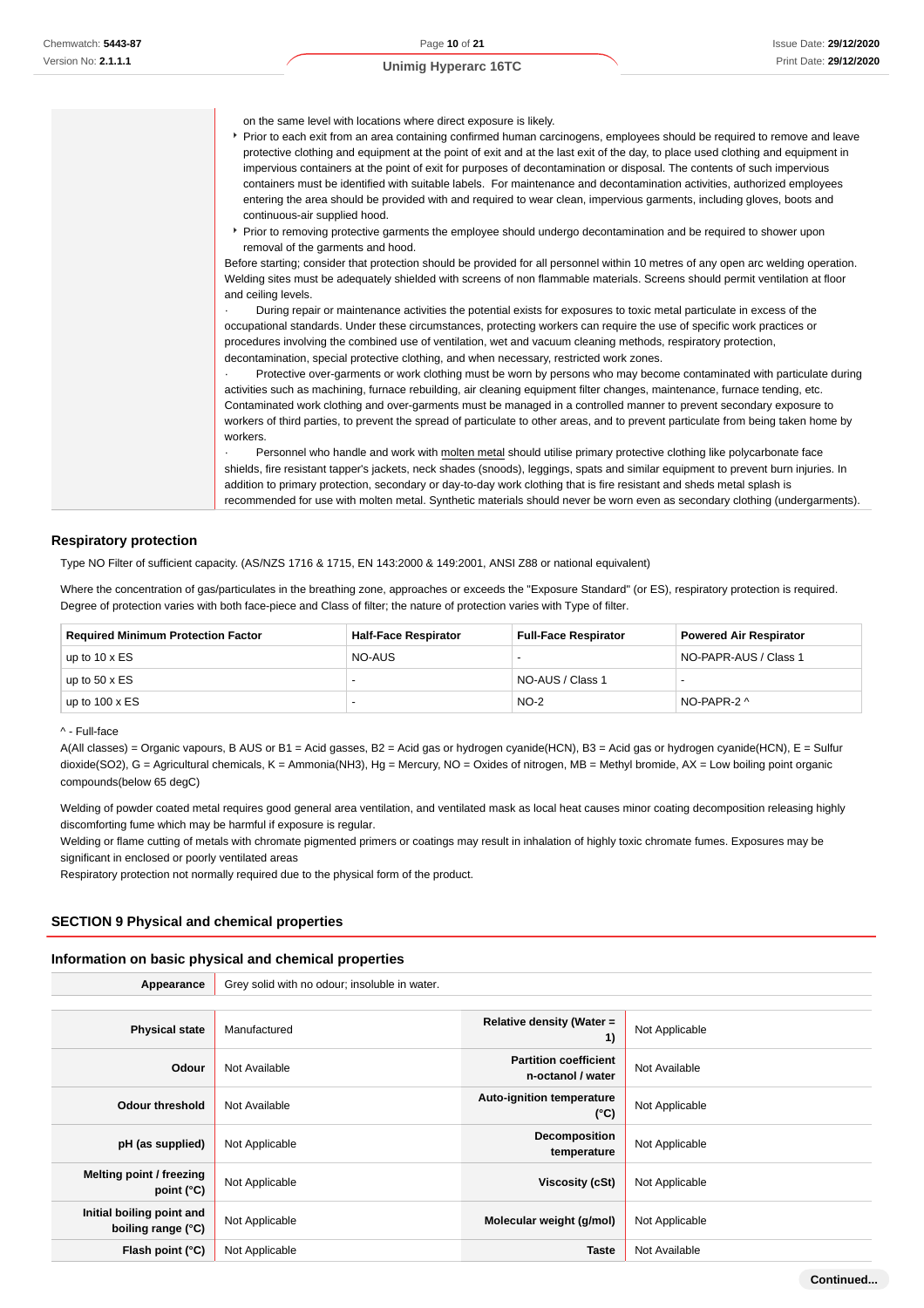| <b>Evaporation rate</b>    | Not Applicable | <b>Explosive properties</b>                | Not Available  |
|----------------------------|----------------|--------------------------------------------|----------------|
| Flammability               | Not Applicable | <b>Oxidising properties</b>                | Not Available  |
| Upper Explosive Limit (%)  | Not Applicable | <b>Surface Tension (dyn/cm</b><br>or mN/m) | Not Applicable |
| Lower Explosive Limit (%)  | Not Applicable | <b>Volatile Component (%vol)</b>           | Not Applicable |
| Vapour pressure (kPa)      | Not Applicable | Gas group                                  | Not Available  |
| Solubility in water        | Immiscible     | pH as a solution (1%)                      | Not Applicable |
| Vapour density $(Air = 1)$ | Not Applicable | VOC g/L                                    | Not Applicable |

# **SECTION 10 Stability and reactivity**

| Reactivity                                 | See section 7                                                                                                                        |
|--------------------------------------------|--------------------------------------------------------------------------------------------------------------------------------------|
| <b>Chemical stability</b>                  | • Unstable in the presence of incompatible materials.<br>▶ Product is considered stable.<br>Hazardous polymerisation will not occur. |
| Possibility of hazardous<br>reactions      | See section 7                                                                                                                        |
| <b>Conditions to avoid</b>                 | See section 7                                                                                                                        |
| Incompatible materials                     | See section 7                                                                                                                        |
| <b>Hazardous decomposition</b><br>products | See section 5                                                                                                                        |

# **SECTION 11 Toxicological information**

# **Information on toxicological effects**

|         | Fumes evolved during welding operations may be irritating to the upper-respiratory tract and may be harmful if inhaled.                                                                                                                                                                                                                                                                                                                                                                                                                                                                                                                                                                                                                                                                                                                                                                                                                                                                                                                                                                                                                                                                                                                                                                                                                                                                              |
|---------|------------------------------------------------------------------------------------------------------------------------------------------------------------------------------------------------------------------------------------------------------------------------------------------------------------------------------------------------------------------------------------------------------------------------------------------------------------------------------------------------------------------------------------------------------------------------------------------------------------------------------------------------------------------------------------------------------------------------------------------------------------------------------------------------------------------------------------------------------------------------------------------------------------------------------------------------------------------------------------------------------------------------------------------------------------------------------------------------------------------------------------------------------------------------------------------------------------------------------------------------------------------------------------------------------------------------------------------------------------------------------------------------------|
|         | Inhalation of freshly formed metal oxide particles sized below 1.5 microns and generally between 0.02 to 0.05 microns may result<br>in "metal fume fever". Symptoms may be delayed for up to 12 hours and begin with the sudden onset of thirst, and a sweet,<br>metallic or foul taste in the mouth. Other symptoms include upper respiratory tract irritation accompanied by coughing and a<br>dryness of the mucous membranes, lassitude and a generalised feeling of malaise. Mild to severe headache, nausea, occasional<br>vomiting, fever or chills, exaggerated mental activity, profuse sweating, diarrhoea, excessive urination and prostration may also<br>occur. Tolerance to the fumes develops rapidly, but is quickly lost. All symptoms usually subside within 24-36 hours following<br>removal from exposure.                                                                                                                                                                                                                                                                                                                                                                                                                                                                                                                                                                       |
|         | The toxicology of rare earth metal oxides has been determined by pathological and biochemical examination of rodents exposed<br>to the oxides by oral, intraperitoneal or endotracheal routes. Weakly expressed general toxic action of the oxides is seen in acute<br>and prolonged exposure. The dusts cause pronounced changes in the lungs. (The oxides of the rare earth metals are<br>significantly less toxic than their salts.)                                                                                                                                                                                                                                                                                                                                                                                                                                                                                                                                                                                                                                                                                                                                                                                                                                                                                                                                                              |
|         | Symptoms of exposure to rare earth oxides are coughing, congestion, granuloma in lungs and haemoglobinaemia.<br>Rare earths may cause impairment of blood clotting.                                                                                                                                                                                                                                                                                                                                                                                                                                                                                                                                                                                                                                                                                                                                                                                                                                                                                                                                                                                                                                                                                                                                                                                                                                  |
|         | Exposure to rare earth oxide vapours has been reported to result in sensitivity to heat, itching, and an increased awareness of<br>odour and taste, bronchiolitis, sub-acute bronchiolitis (inflammation of the bronchial tubes), acute transient chemical pneumonitis<br>(inflammation of the lungs caused by chemical irritation), focal hypertrophia (excessive development of an organ), emphysema,<br>regional bronchiolar stricturing, cellular eosinophilia (abnormal increase in the number of leucocytes with cytoplasmic inclusions,<br>in the blood that is characteristic of allergic reactions), and, in some cases, fatal delayed chemical hyperemia (excess of blood in                                                                                                                                                                                                                                                                                                                                                                                                                                                                                                                                                                                                                                                                                                               |
| Inhaled | a body part).                                                                                                                                                                                                                                                                                                                                                                                                                                                                                                                                                                                                                                                                                                                                                                                                                                                                                                                                                                                                                                                                                                                                                                                                                                                                                                                                                                                        |
|         | Intratracheal administration to animals of some rare earth oxides, has been reported to cause changes ranging from mild to<br>marked fibrosis (a condition marked by the increase of interstitial fibrous tissue), emphysema (a condition of the lungs marked by<br>abnormal dilation of the its air spaces and distension of its walls), small white nodules, granulomas (a mass or nodule of<br>chronically inflamed tissue with granulations that are generally associated with an infective process), giant cells, and<br>accumulation of dust in the lungs.                                                                                                                                                                                                                                                                                                                                                                                                                                                                                                                                                                                                                                                                                                                                                                                                                                     |
|         | In rare fatal cases of exposure to the rare-earth fluoride and/or oxide mixtures, delayed chemical hyperaemia has occurred. Lung<br>granulomas have also been seen in experimental animals.                                                                                                                                                                                                                                                                                                                                                                                                                                                                                                                                                                                                                                                                                                                                                                                                                                                                                                                                                                                                                                                                                                                                                                                                          |
|         | Acute carbon monoxide exposure can mimic acute gastroenteritis or food poisoning with accompanying nausea and vomiting.<br>Rapidly fatal cases of poisoning are characterised by congestion and hemorrhages in all organs. The extent of the tissue and<br>organ damage is related to the duration of the post-hypoxic unconsciousness. Exposure to carbon monoxide can result in<br>immediate effects and, depending on the severity of the exposure, delayed effects. These delayed effects may occur days to<br>weeks after the initial exposure. Signs of brain or nerve injury may appear at any time within three weeks following an acute<br>exposure. Characteristically, those patients manifesting delayed neuropathology are middle aged or older. Most of the<br>neurological symptoms associated with carbon monoxide exposure can resolve within a year but memory deficits and gait<br>disturbances may remain<br>Symptoms of poisoning resulting from carbon monoxide exposure include respiratory disorders, diarrhoea and shock. Carbon<br>monoxide competes with oxygen for haemoglobin binding sites and has a 240-fold affinity for these sites compared to oxygen. In<br>addition to oxygen deficiency further disability is produced by the formation of carboxymyoglobin (COHb) in muscles, to produce<br>disturbances in muscle metabolism, particularly that of the heart. |
|         |                                                                                                                                                                                                                                                                                                                                                                                                                                                                                                                                                                                                                                                                                                                                                                                                                                                                                                                                                                                                                                                                                                                                                                                                                                                                                                                                                                                                      |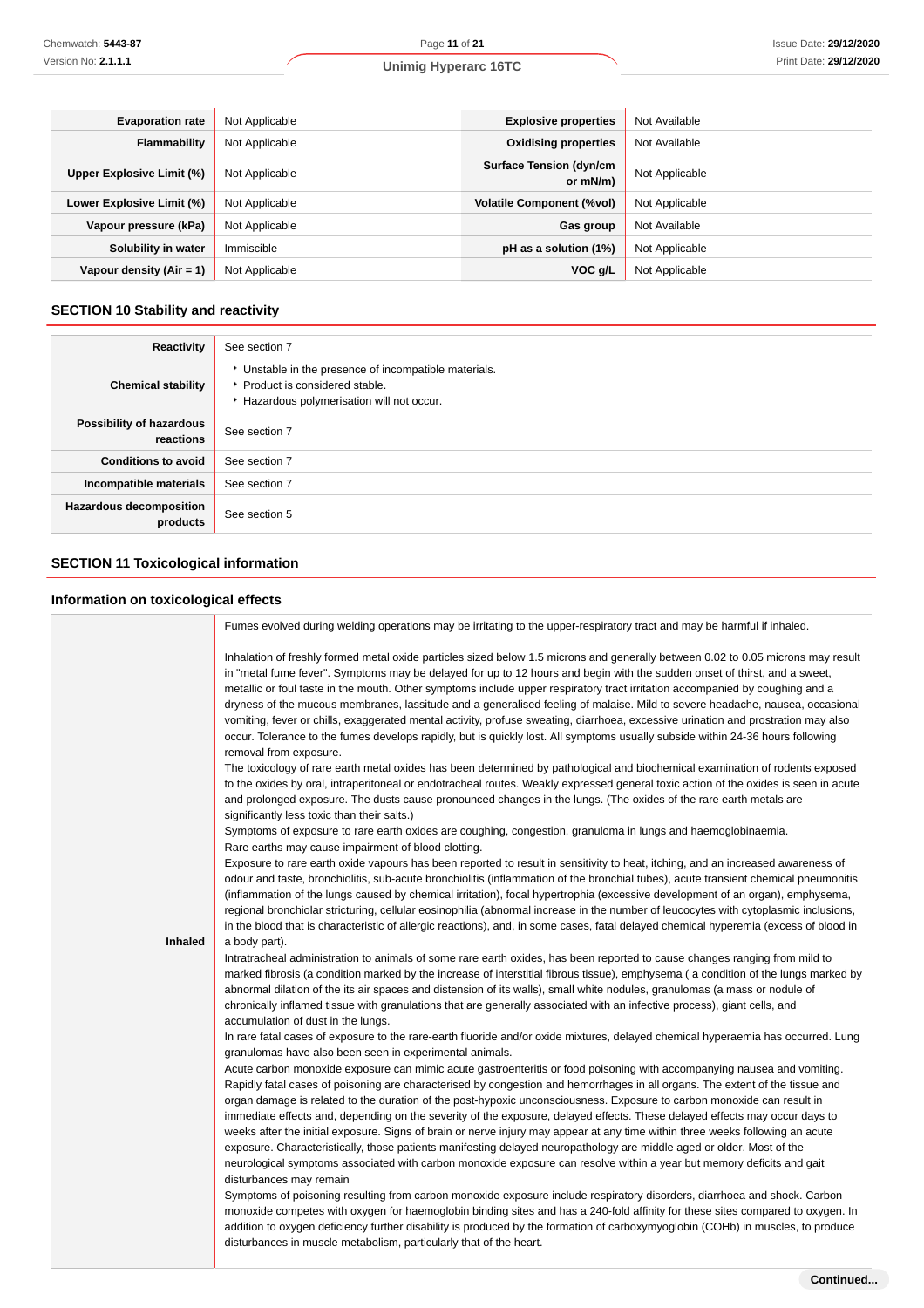|                     | The tissues most affected by carbon monoxide are those which are most sensitive to oxygen deprivation such as the brain and<br>the heart. The overt lesion in these tissues is mostly haemorrhage. The severe headache associated with exposure is believed to<br>be caused by cerebral oedema and increased intracranial pressure resulting from excessive transudate leakage of fluids through<br>the hypoxic capillaries.<br>Carbon monoxide induced hypoxia in the cochlea and brain stem leads to central hearing loss and vestibular dysfunction<br>(vertigo, nausea, vomiting) with the vestibular symptoms usually more prominent than the hearing loss<br>At low levels carbon monoxide may cause poor concentration, memory and vision problems, vertigo, muscular weakness and<br>loss of muscle coordination, rapid and stretorous breathing, intermittent heart beat, loss of sphincter control and rarely coma and<br>death. At higher levels (200 ppm for 2-3 hours), it may cause headaches, fatigue and nausea. At very high levels (400 ppm) the<br>symptoms intensify and will be life-threatening after three hours. Exposure to levels of 1200 ppm or greater are immediately<br>dangerous to life. When carbon monoxide levels in air exceed 3% (30,000 ppm), death occurs almost at once.<br>Carbon monoxide is not a cumulative poison since COHb is fully dissociable and once exposure has ceased, the hemoglobin will<br>revert to oxyhemoglobin. The biological half life of carbon monoxide in the blood in sedentary adults is 2-5 hours and the<br>elimination becomes slower as the concentration decreases.<br>Manganese fume is toxic and produces nervous system effects characterised by tiredness. Acute poisoning is rare although<br>acute inflammation of the lungs may occur. A chemical pneumonia may also result from frequent exposure. Inhalation of freshly<br>formed metal oxide particles sized below 1.5 microns and generally between 0.02 to 0.05 microns may result in "metal fume<br>fever". Symptoms may be delayed for up to 12 hours and begin with the sudden onset of thirst, and a sweet, metallic or foul taste<br>in the mouth. Other symptoms include upper respiratory tract irritation accompanied by coughing and a dryness of the mucous<br>membranes, lassitude and a generalised feeling of malaise. Mild to severe headache, nausea, occasional vomiting, fever or<br>chills, exaggerated mental activity, profuse sweating, diarrhoea, excessive urination and prostration may also occur. Tolerance to<br>the fumes develops rapidly, but is quickly lost. All symptoms usually subside within 24-36 hours following removal from exposure.<br>Harmful levels of ozone may be found when working in confined spaces. Symptoms of exposure include irritation of the upper<br>membranes of the respiratory tract and lungs as well as pulmonary (lung) changes including irritation, accumulation of fluid<br>(congestion and oedema) and in some cases haemorrhage. Exposure may aggravate any pre-existing lung condition such as<br>bronchitis, asthma or emphysema.<br>Shielding gases may act as simple asphyxiants if significant levels are allowed to accumulate. Oxygen monitoring may be<br>necessary.<br>Chrome fume is irritating to the respiratory tract and lungs. Exposure to chromium at certain oxidation levels (eg. Cr-VI) may<br>cause irritation to mucous membranes with symptoms such as sneezing, rhinorrhoea, lesions of the nasal septum, irritation and<br>redness of the throat and generalised bronchospasm.<br>Inhalation of chromium fumes may cause metal fume fever' characterised by flu-like symptoms, fever, chill, nausea, weakness<br>and body aches.<br>Toxic effects result from over-exposure. Asthmatic conditions may result as a consequence of the sensitising action of chrome VI |  |
|---------------------|--------------------------------------------------------------------------------------------------------------------------------------------------------------------------------------------------------------------------------------------------------------------------------------------------------------------------------------------------------------------------------------------------------------------------------------------------------------------------------------------------------------------------------------------------------------------------------------------------------------------------------------------------------------------------------------------------------------------------------------------------------------------------------------------------------------------------------------------------------------------------------------------------------------------------------------------------------------------------------------------------------------------------------------------------------------------------------------------------------------------------------------------------------------------------------------------------------------------------------------------------------------------------------------------------------------------------------------------------------------------------------------------------------------------------------------------------------------------------------------------------------------------------------------------------------------------------------------------------------------------------------------------------------------------------------------------------------------------------------------------------------------------------------------------------------------------------------------------------------------------------------------------------------------------------------------------------------------------------------------------------------------------------------------------------------------------------------------------------------------------------------------------------------------------------------------------------------------------------------------------------------------------------------------------------------------------------------------------------------------------------------------------------------------------------------------------------------------------------------------------------------------------------------------------------------------------------------------------------------------------------------------------------------------------------------------------------------------------------------------------------------------------------------------------------------------------------------------------------------------------------------------------------------------------------------------------------------------------------------------------------------------------------------------------------------------------------------------------------------------------------------------------------------------------------------------------------------------------------------------------------------------------------------------------------------------------------------------------------------------------------------------------------------------------------------------------------------------------------------------------------------------------------------------------------------------------------------------------------------------------------------------------------------------------------------------------------------------------------------------------------------------------------------------------------------------------------------------------------------------------------------------------------------|--|
| Ingestion           | compounds.<br>The material has <b>NOT</b> been classified by EC Directives or other classification systems as "harmful by ingestion". This is because<br>of the lack of corroborating animal or human evidence. The material may still be damaging to the health of the individual,<br>following ingestion, especially where pre-existing organ (e.g liver, kidney) damage is evident. Present definitions of harmful or<br>toxic substances are generally based on doses producing mortality rather than those producing morbidity (disease, ill-health).<br>Gastrointestinal tract discomfort may produce nausea and vomiting. In an occupational setting however, ingestion of insignificant                                                                                                                                                                                                                                                                                                                                                                                                                                                                                                                                                                                                                                                                                                                                                                                                                                                                                                                                                                                                                                                                                                                                                                                                                                                                                                                                                                                                                                                                                                                                                                                                                                                                                                                                                                                                                                                                                                                                                                                                                                                                                                                                                                                                                                                                                                                                                                                                                                                                                                                                                                                                                                                                                                                                                                                                                                                                                                                                                                                                                                                                                                                                                                                                        |  |
| <b>Skin Contact</b> | quantities is not thought to be cause for concern.<br>Ultraviolet radiation (UV) is generated by the electric arc in the welding process. Skin exposure to UV can result in severe burns,<br>in many cases without prior warning.<br>Exposure to infrared radiation (IR), produced by the electric arc and other flame cutting equipment may heat the skin surface and<br>the tissues immediately below the surface. Except for this effect, which can progress to thermal burns in some situations, infrared<br>radiation is not dangerous to welders. Most welders protect themselves from IR (and UV) with a welder's helmet (or glasses) and<br>protective clothing.<br>Engineering controls are used to remove a hazard or place a barrier between the worker and the hazard. Well-designed<br>engineering controls can be highly effective in protecting workers and will typically be independent of worker interactions to<br>provide this high level of protection.<br>The basic types of engineering controls are:<br>Process controls which involve changing the way a job activity or process is done to reduce the risk.<br>Enclosure and/or isolation of emission source which keeps a selected hazard "physically" away from the worker and ventilation<br>that strategically "adds" and "removes" air in the work environment. Ventilation can remove or dilute an air contaminant if<br>designed properly. The design of a ventilation system must match the particular process and chemical or contaminant in use.<br>Employers may need to use multiple types of controls to prevent employee overexposure.<br>Special ventilation requirements apply for processes which result in the generation of aluminium, copper, fluoride, manganese or<br>zinc fume.<br>For work conducted outdoors and in open work spaces, the use of mechanical (general exhaust or plenum) ventilation is<br>required as a minimum. (Open work spaces exceed 300 cubic meters per welder)<br>For indoor work, conducted in limited or confined work spaces, use of mechanical ventilation by local exhaust systems is<br>mandatory. (In confined spaces always check that oxygen has not been depleted by excessive rusting of steel or snowflake<br>corrosion of aluminium)<br>Local exhaust systems must be designed to provide a minimum capture velocity at the fume source, away from the worker, of 0.5<br>metre/sec. Air contaminants generated in the workplace possess varying "escape" velocities which, in turn, determine the<br>"capture velocities" of fresh circulating air required to effectively remove the contaminant.<br>Air Speed:<br>Type of Contaminant:<br>$0.5 - 1.0$ m/s<br>welding, brazing fumes (released at relatively low velocity into moderately still air)                                                                                                                                                                                                                                                                                                                                                                                                                                                                                                                                                                                                                                                                                                                                                                                                                                                                                                                                                                                                                                                                                                          |  |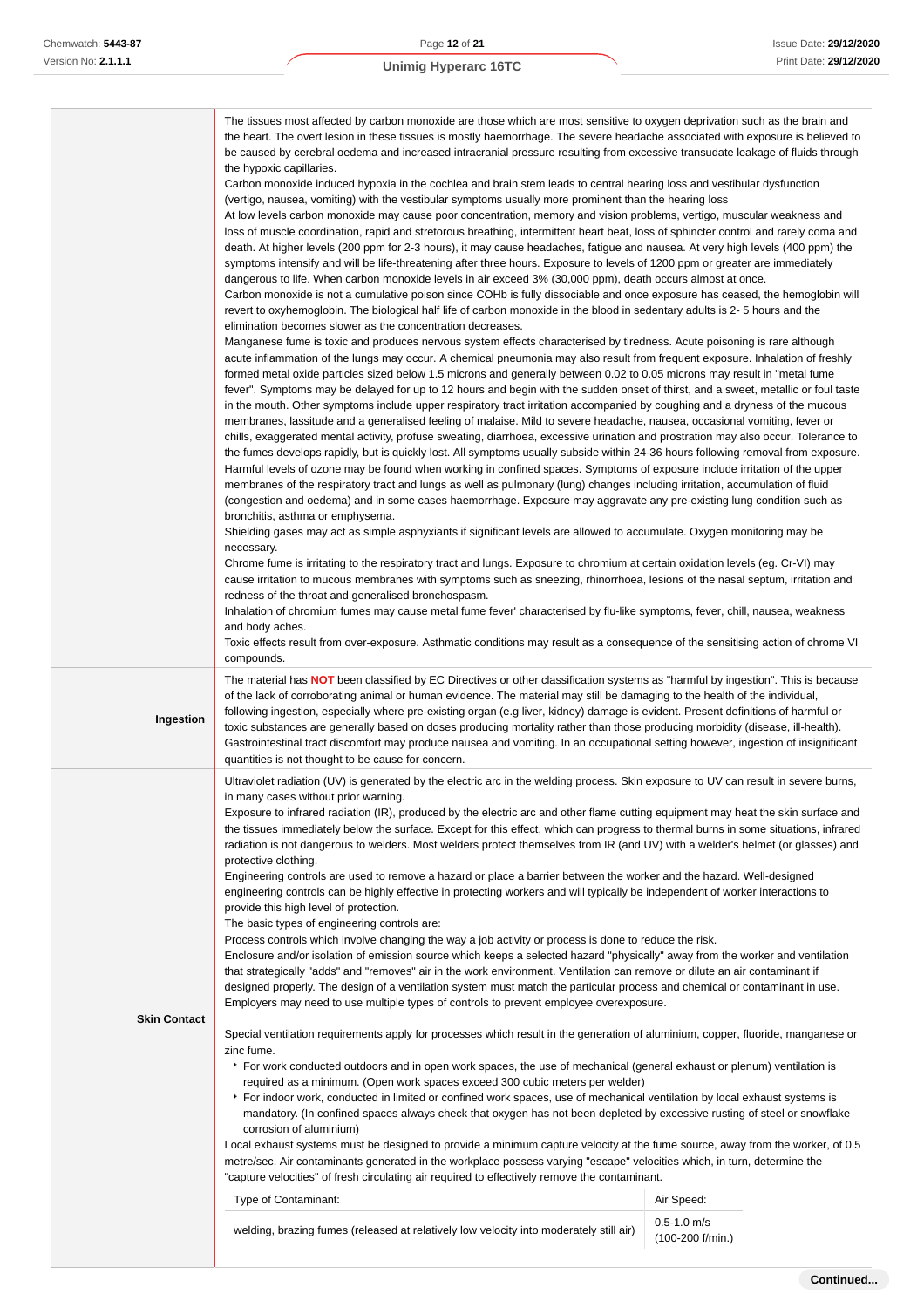$\overline{\phantom{a}}$ 

# **Unimig Hyperarc 16TC**

|         | Within each range the appropriate value depends on:                                                                                                                                                                                                                                                                                                                                                                                                                                                                                                                                                                                                                                                                                                                                                                                                                                                                                                                                                                                                                                                                                                                                         |                                                                                                                                                                                                                                                                                                                                                                                                                                                                                                                                                                                                                                                                                                                                                                                                                                                                                                                                                                                                                                                                                                                                                                                                                                                                                                                                                                                                                                                                                                                                                                                                                                                                                                                                                                                                                                                                                                                                                                                                                                                                                                                                                                                                                                                                                                                                                                                                                                                                                                                                                                                                                                                                                                                                                                                                                                                                                                                                                                                                                                                                                                                                                                                                                                                                                                                                                                                                                                                                                                                                                                                                                                                                                                                                              |  |
|---------|---------------------------------------------------------------------------------------------------------------------------------------------------------------------------------------------------------------------------------------------------------------------------------------------------------------------------------------------------------------------------------------------------------------------------------------------------------------------------------------------------------------------------------------------------------------------------------------------------------------------------------------------------------------------------------------------------------------------------------------------------------------------------------------------------------------------------------------------------------------------------------------------------------------------------------------------------------------------------------------------------------------------------------------------------------------------------------------------------------------------------------------------------------------------------------------------|----------------------------------------------------------------------------------------------------------------------------------------------------------------------------------------------------------------------------------------------------------------------------------------------------------------------------------------------------------------------------------------------------------------------------------------------------------------------------------------------------------------------------------------------------------------------------------------------------------------------------------------------------------------------------------------------------------------------------------------------------------------------------------------------------------------------------------------------------------------------------------------------------------------------------------------------------------------------------------------------------------------------------------------------------------------------------------------------------------------------------------------------------------------------------------------------------------------------------------------------------------------------------------------------------------------------------------------------------------------------------------------------------------------------------------------------------------------------------------------------------------------------------------------------------------------------------------------------------------------------------------------------------------------------------------------------------------------------------------------------------------------------------------------------------------------------------------------------------------------------------------------------------------------------------------------------------------------------------------------------------------------------------------------------------------------------------------------------------------------------------------------------------------------------------------------------------------------------------------------------------------------------------------------------------------------------------------------------------------------------------------------------------------------------------------------------------------------------------------------------------------------------------------------------------------------------------------------------------------------------------------------------------------------------------------------------------------------------------------------------------------------------------------------------------------------------------------------------------------------------------------------------------------------------------------------------------------------------------------------------------------------------------------------------------------------------------------------------------------------------------------------------------------------------------------------------------------------------------------------------------------------------------------------------------------------------------------------------------------------------------------------------------------------------------------------------------------------------------------------------------------------------------------------------------------------------------------------------------------------------------------------------------------------------------------------------------------------------------------------------|--|
|         | Lower end of the range                                                                                                                                                                                                                                                                                                                                                                                                                                                                                                                                                                                                                                                                                                                                                                                                                                                                                                                                                                                                                                                                                                                                                                      | Upper end of the range                                                                                                                                                                                                                                                                                                                                                                                                                                                                                                                                                                                                                                                                                                                                                                                                                                                                                                                                                                                                                                                                                                                                                                                                                                                                                                                                                                                                                                                                                                                                                                                                                                                                                                                                                                                                                                                                                                                                                                                                                                                                                                                                                                                                                                                                                                                                                                                                                                                                                                                                                                                                                                                                                                                                                                                                                                                                                                                                                                                                                                                                                                                                                                                                                                                                                                                                                                                                                                                                                                                                                                                                                                                                                                                       |  |
|         | 1: Room air currents minimal or favourable to capture                                                                                                                                                                                                                                                                                                                                                                                                                                                                                                                                                                                                                                                                                                                                                                                                                                                                                                                                                                                                                                                                                                                                       | 1: Disturbing room air currents                                                                                                                                                                                                                                                                                                                                                                                                                                                                                                                                                                                                                                                                                                                                                                                                                                                                                                                                                                                                                                                                                                                                                                                                                                                                                                                                                                                                                                                                                                                                                                                                                                                                                                                                                                                                                                                                                                                                                                                                                                                                                                                                                                                                                                                                                                                                                                                                                                                                                                                                                                                                                                                                                                                                                                                                                                                                                                                                                                                                                                                                                                                                                                                                                                                                                                                                                                                                                                                                                                                                                                                                                                                                                                              |  |
|         | 2: Contaminants of low toxicity or of nuisance value only.                                                                                                                                                                                                                                                                                                                                                                                                                                                                                                                                                                                                                                                                                                                                                                                                                                                                                                                                                                                                                                                                                                                                  | 2: Contaminants of high toxicity                                                                                                                                                                                                                                                                                                                                                                                                                                                                                                                                                                                                                                                                                                                                                                                                                                                                                                                                                                                                                                                                                                                                                                                                                                                                                                                                                                                                                                                                                                                                                                                                                                                                                                                                                                                                                                                                                                                                                                                                                                                                                                                                                                                                                                                                                                                                                                                                                                                                                                                                                                                                                                                                                                                                                                                                                                                                                                                                                                                                                                                                                                                                                                                                                                                                                                                                                                                                                                                                                                                                                                                                                                                                                                             |  |
|         | 3: Intermittent, low production.                                                                                                                                                                                                                                                                                                                                                                                                                                                                                                                                                                                                                                                                                                                                                                                                                                                                                                                                                                                                                                                                                                                                                            | 3: High production, heavy use                                                                                                                                                                                                                                                                                                                                                                                                                                                                                                                                                                                                                                                                                                                                                                                                                                                                                                                                                                                                                                                                                                                                                                                                                                                                                                                                                                                                                                                                                                                                                                                                                                                                                                                                                                                                                                                                                                                                                                                                                                                                                                                                                                                                                                                                                                                                                                                                                                                                                                                                                                                                                                                                                                                                                                                                                                                                                                                                                                                                                                                                                                                                                                                                                                                                                                                                                                                                                                                                                                                                                                                                                                                                                                                |  |
|         | 4: Large hood or large air mass in motion                                                                                                                                                                                                                                                                                                                                                                                                                                                                                                                                                                                                                                                                                                                                                                                                                                                                                                                                                                                                                                                                                                                                                   | 4: Small hood-local control only                                                                                                                                                                                                                                                                                                                                                                                                                                                                                                                                                                                                                                                                                                                                                                                                                                                                                                                                                                                                                                                                                                                                                                                                                                                                                                                                                                                                                                                                                                                                                                                                                                                                                                                                                                                                                                                                                                                                                                                                                                                                                                                                                                                                                                                                                                                                                                                                                                                                                                                                                                                                                                                                                                                                                                                                                                                                                                                                                                                                                                                                                                                                                                                                                                                                                                                                                                                                                                                                                                                                                                                                                                                                                                             |  |
|         | Simple theory shows that air velocity falls rapidly with distance away from the opening of a simple extraction pipe. Velocity<br>generally decreases with the square of distance from the extraction point (in simple cases). Therefore the air speed at the<br>extraction point should be adjusted, accordingly, after reference to distance from the contaminating source. The air velocity at the<br>extraction fan, for example, should be a minimum of 1-2 m/s (200-400 f/min.) for extraction of welding or brazing fumes<br>generated 2 meters distant from the extraction point. Other mechanical considerations, producing performance deficits within the<br>extraction apparatus, make it essential that theoretical air velocities are multiplied by factors of 10 or more when extraction<br>systems are installed or used.<br>Open cuts, abraded or irritated skin should not be exposed to this material<br>Entry into the blood-stream through, for example, cuts, abrasions, puncture wounds or lesions, may produce systemic injury with<br>harmful effects. Examine the skin prior to the use of the material and ensure that any external damage is suitably protected. |                                                                                                                                                                                                                                                                                                                                                                                                                                                                                                                                                                                                                                                                                                                                                                                                                                                                                                                                                                                                                                                                                                                                                                                                                                                                                                                                                                                                                                                                                                                                                                                                                                                                                                                                                                                                                                                                                                                                                                                                                                                                                                                                                                                                                                                                                                                                                                                                                                                                                                                                                                                                                                                                                                                                                                                                                                                                                                                                                                                                                                                                                                                                                                                                                                                                                                                                                                                                                                                                                                                                                                                                                                                                                                                                              |  |
|         | of chrome VI compounds through the skin can cause systemic poisoning effecting the kidneys and liver.                                                                                                                                                                                                                                                                                                                                                                                                                                                                                                                                                                                                                                                                                                                                                                                                                                                                                                                                                                                                                                                                                       | Chrome fume, as the chrome VI oxide, is corrosive to the skin and may aggravate pre-existing skin conditions such as dermatitis<br>and eczema. As a potential skin sensitiser, the fume may cause dermatoses to appear suddenly and without warning. Absorption                                                                                                                                                                                                                                                                                                                                                                                                                                                                                                                                                                                                                                                                                                                                                                                                                                                                                                                                                                                                                                                                                                                                                                                                                                                                                                                                                                                                                                                                                                                                                                                                                                                                                                                                                                                                                                                                                                                                                                                                                                                                                                                                                                                                                                                                                                                                                                                                                                                                                                                                                                                                                                                                                                                                                                                                                                                                                                                                                                                                                                                                                                                                                                                                                                                                                                                                                                                                                                                                              |  |
|         |                                                                                                                                                                                                                                                                                                                                                                                                                                                                                                                                                                                                                                                                                                                                                                                                                                                                                                                                                                                                                                                                                                                                                                                             | Ultraviolet (UV) radiation can also damage the lens of the eye. Many arc welders are aware of the condition known as "arc-eye,"                                                                                                                                                                                                                                                                                                                                                                                                                                                                                                                                                                                                                                                                                                                                                                                                                                                                                                                                                                                                                                                                                                                                                                                                                                                                                                                                                                                                                                                                                                                                                                                                                                                                                                                                                                                                                                                                                                                                                                                                                                                                                                                                                                                                                                                                                                                                                                                                                                                                                                                                                                                                                                                                                                                                                                                                                                                                                                                                                                                                                                                                                                                                                                                                                                                                                                                                                                                                                                                                                                                                                                                                              |  |
| Eye     | increase the skin effects of some industrial chemicals (coal tar and cresol compounds, for example).<br>retinal damage due to careless "viewing" of the arc. At no time should the arc be observed without eye protection.                                                                                                                                                                                                                                                                                                                                                                                                                                                                                                                                                                                                                                                                                                                                                                                                                                                                                                                                                                  | a sensation of sand in the eyes. This condition is caused by excessive eye exposure to UV. Exposure to ultraviolet rays may also<br>Exposure of the human eye to intense visible light can produce adaptation, pupillary reflex, and shading of the eyes. Such<br>actions are protective mechanisms to prevent excessive light from being focused on the retina. In the arc welding process, eye<br>exposure to intense visible light is prevented for the most part by the welder's helmet. However, some individuals have sustained                                                                                                                                                                                                                                                                                                                                                                                                                                                                                                                                                                                                                                                                                                                                                                                                                                                                                                                                                                                                                                                                                                                                                                                                                                                                                                                                                                                                                                                                                                                                                                                                                                                                                                                                                                                                                                                                                                                                                                                                                                                                                                                                                                                                                                                                                                                                                                                                                                                                                                                                                                                                                                                                                                                                                                                                                                                                                                                                                                                                                                                                                                                                                                                                        |  |
| Chronic | causal association between human exposure to the material and the development of cancer.<br>occur from chronic manganese poisoning if it is not treated, but it is not fatal.<br>depending on exposure levels.<br>still in the early stages and the patient is removed from exposure, the course may be reversed.<br>appears to be as an aggravating factor to a preexisting condition.<br>Prolonged or repeated eye contact may result in conjunctivitis.<br>constant throughout life.<br>Principal route of exposure is inhalation of welding fumes from electrodes and workpiece. Reaction products arising from<br>damage to the offspring.<br>nervous system damage. Carbon monoxide reduces the oxygen carrying capacity of the blood. Effects on the body are<br>small concentrations. A well-established and probably causal relationship exists between maternal smoking (resulting in                                                                                                                                                                                                                                                                                             | On the basis of epidemiological data, the material is regarded as carcinogenic to humans. There is sufficient data to establish a<br>Repeated or prolonged exposure may also damage the liver and may cause a decrease in the heart rate. Systemic poisoning<br>may result from inhalation or chronic ingestion of manganese containing substances. Progressive and permanent disability can<br>Chronic exposure has been associated with two major effects; bronchitis/pneumonitis following inhalation of manganese dusts<br>and "manganism", a neuropsychiatric disorder that may also arise from inhalation exposures. Chronic exposure to low levels may<br>result in the accumulation of toxic concentrations in critical organs. The brain in particular appears to sustain cellular damage to<br>the ganglion. Symptoms appear before any pathology is evident and may include a mask-like facial expression, spastic gait,<br>tremors, slurred speech, sometimes dystonia (disordered muscle tone), fatigue, anorexia, asthenia (loss of strength and energy),<br>apathy and the inability to concentrate. Insomnia may be an early finding. Chronic poisoning may occur over a 6-24 month period<br>The onset of chronic manganese poisoning is insidious, with apathy, anorexia weakness, headache and spasms. Manganese<br>psychosis follows with certain definitive features: unaccountable laughter, euphoria, impulsive acts, absentmindedness, mental<br>confusion, aggressiveness and hallucinations. The final stage is characterised by speech difficulties, muscular twitching, spastic<br>gait and other nervous system effects. Symptoms resemble those of Parkinson's disease. Rat studies indicate the gradual<br>accumulation of brain manganese to produce lesions mimicking those found in Parkinsonism. If the disease is diagnosed whilst<br>Inhalation of manganese fumes may cause 'metal fume fever' characterised by flu-like symptoms: fever, chill, nausea, weakness<br>and body aches. Manganese dust is no longer believed to be a causative factor in pneumonia. If there is any relationship at all, it<br>Manganese is an essential trace element in all living organisms with the level of tissue manganese remaining remarkably<br>electrode core and flux appear as welding fume depending on welding conditions, relative volatilities of metal oxides and any<br>coatings on the workpiece. Studies of lung cancer among welders indicate that they may experience a 30-40% increased risk<br>compared to the general population. Since smoking and exposure to other cancer-causing agents, such as asbestos fibre, may<br>influence these results, it is not clear whether welding, in fact, represents a significant lung cancer risk. Whilst mild steel welding<br>represents little risk, the stainless steel welder, exposed to chromium and nickel fume, may be at risk and it is this factor which<br>may account for the overall increase in lung cancer incidence among welders. Cold isolated electrodes are relatively harmless.<br>Long-term (chronic) exposure to low levels of carbon monoxide may produce heart disease and damage to the nervous system.<br>Exposure of pregnant animals to carbon monoxide may cause low birthweight, increased foetal mortality and nervous system<br>Carbon monoxide is a common cause of fatal poisoning in industry and homes. Non fatal poisoning may result in permanent<br>considered to be reversible as long as brain cell damage or heart failure has not occurred. Avoid prolonged exposure, even to<br>carboxyhaemoglobin levels of 2-7% in the foetus) and low birth weight. There also appears to be a dose-related increase in |  |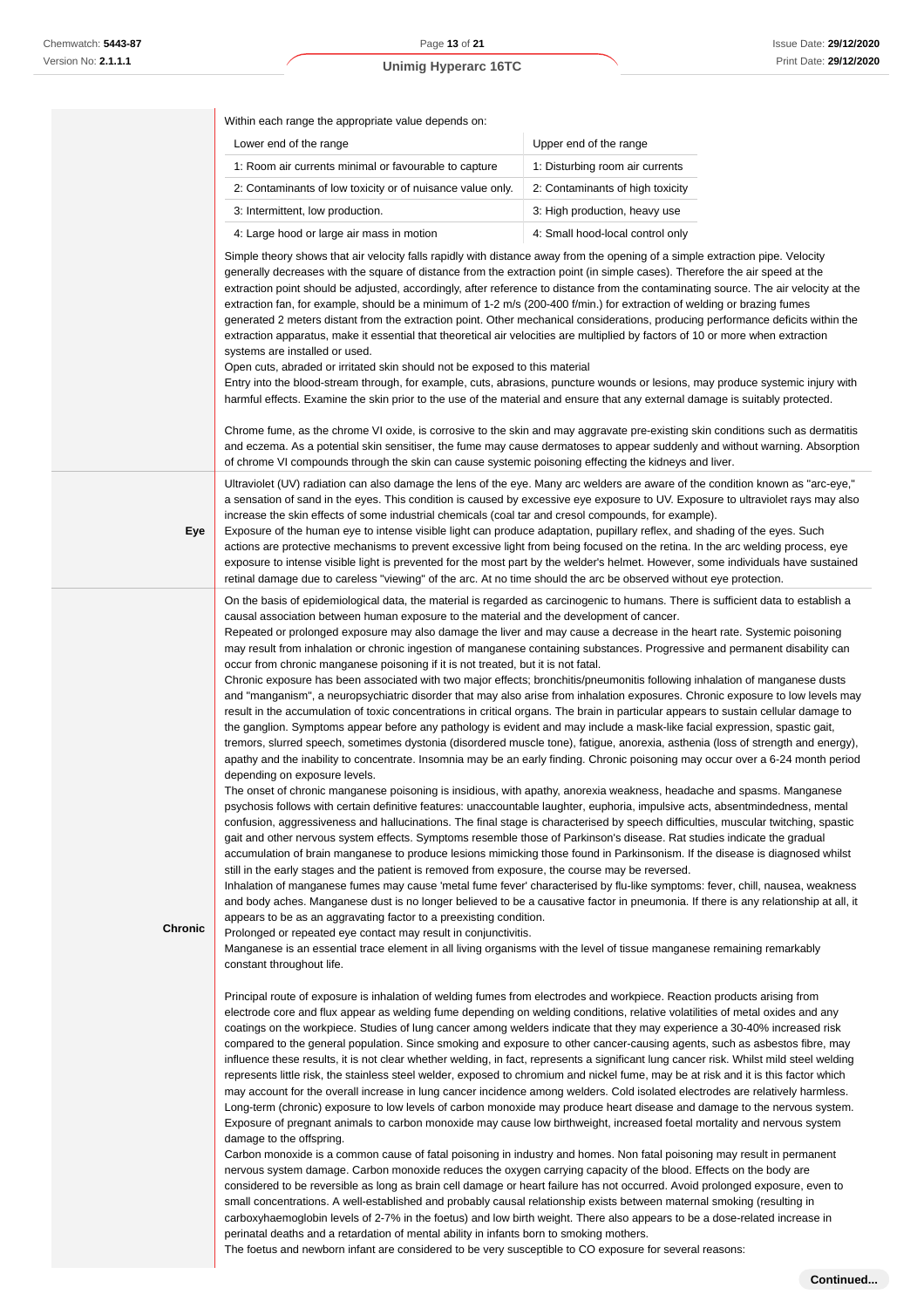the control of the control of

|  | <b>Unimig Hyperarc 16TC</b> |  |
|--|-----------------------------|--|
|--|-----------------------------|--|

| ▶ Foetal hemoglobin has a greater affinity for CO than maternal hemoglobin.                                                                                                  |
|------------------------------------------------------------------------------------------------------------------------------------------------------------------------------|
| > Due to differences in uptake and elimination of CO, the fetal circulation is likely to have COHb levels higher (up to 2.5 times)<br>than seen in the maternal circulation. |
| The half-life of COHb in fetal blood is 3 times longer than that of maternal blood.                                                                                          |
| Since the fetus has a comparatively high rate of O2 consumption, and a lower O2 tension in the blood than adults, a                                                          |
| compromised O2 transport has the potential to produce a serious hypoxia.                                                                                                     |
| Carbon monoxide gas readily crosses the placenta and CO exposure during pregnancy can be teratogenic.                                                                        |
| Carbon dioxide at low levels may initiate or enhance deleterious myocardial alterations in individuals with restricted coronary                                              |
| artery blood flow and decreased myocardial lactate production. - Linde                                                                                                       |
| Metal oxides generated by industrial processes such as welding, give rise to a number of potential health problems. Particles                                                |
| smaller than 5 micron (respirables) articles may cause lung deterioration. Particles of less than 1.5 micron can be trapped in the                                           |
| lungs and, dependent on the nature of the particle, may give rise to further serious health consequences.                                                                    |
|                                                                                                                                                                              |
| Exposure to fume containing high concentrations of water-soluble chromium (VI) during the welding of stainless steels in                                                     |
| confined spaces has been reported to result in chronic chrome intoxication, dermatitis and asthma. Certain insoluble chromium                                                |
| (VI) compounds have been named as carcinogens (by the ACGIH) in other work environments. Chromium may also appear in                                                         |
| welding fumes as Cr2O3 or double oxides with iron. These chromium (III) compounds are generally biologically inert.                                                          |
| Welding fume with high levels of ferrous materials may lead to particle deposition in the lungs (siderosis) after long exposure.                                             |
| This clears up when exposure stops. Chronic exposure to iron dusts may lead to eye disorders.                                                                                |
| Silica and silicates in welding fumes are non-crystalline and believed to be non-harmful.                                                                                    |
| Other welding process exposures can arise from radiant energy UV flash burns, thermal burns or electric shock                                                                |
| The welding arc emits ultraviolet radiation at wavelengths that have the potential to produce skin tumours in animals and in                                                 |
| over-exposed individuals, however, no confirmatory studies of this effect in welders have been reported.                                                                     |
| Limited evidence suggests that repeated or long-term occupational exposure may produce cumulative health effects involving                                                   |
| organs or biochemical systems.                                                                                                                                               |
| Limited evidence shows that inhalation of the material is capable of inducing a sensitisation reaction in a significant number of                                            |
| individuals at a greater frequency than would be expected from the response of a normal population.                                                                          |
| Pulmonary sensitisation, resulting in hyperactive airway dysfunction and pulmonary allergy may be accompanied by fatigue,                                                    |
| malaise and aching. Significant symptoms of exposure may persist for extended periods, even after exposure ceases. Symptoms                                                  |
| can be activated by a variety of nonspecific environmental stimuli such as automobile exhaust, perfumes and passive smoking.                                                 |

|                             | <b>TOXICITY</b>                             | <b>IRRITATION</b>                                    |
|-----------------------------|---------------------------------------------|------------------------------------------------------|
| <b>Unimig Hyperarc 16TC</b> | Not Available                               | Not Available                                        |
| welding fumes               | <b>TOXICITY</b>                             | <b>IRRITATION</b>                                    |
|                             | Not Available                               | Not Available                                        |
|                             | <b>TOXICITY</b>                             | <b>IRRITATION</b>                                    |
| carbon dioxide              | 2000 mg/kg[2]                               | Not Available                                        |
|                             | 657190 mg/kg[2]                             |                                                      |
|                             | Inhalation(Mouse) LC50 180.5 mg/l/2H[2]     |                                                      |
|                             | <b>TOXICITY</b>                             | <b>IRRITATION</b>                                    |
|                             | 150 mg/kg $[2]$                             | Not Available                                        |
| carbon monoxide             | 4000 mg/kg[2]                               |                                                      |
|                             | 650 mg/kg[2]                                |                                                      |
|                             | Inhalation(Rat) LC50 1.9 mg/l/4H[2]         |                                                      |
|                             | Inhalation(Rat) LC50 1804.938213 mg/l/4H[2] |                                                      |
|                             | <b>TOXICITY</b>                             | <b>IRRITATION</b>                                    |
|                             | 2.3 mg/kg $[2]$                             | Eye (rabbit) 500mg/24H Mild                          |
| manganese fume              | Oral(Rat) LD50 > 2000 mg/kg <sup>[1]</sup>  | Eye: no adverse effect observed (not irritating)[1]  |
|                             |                                             | Skin (rabbit) 500mg/24H Mild                         |
|                             |                                             | Skin: no adverse effect observed (not irritating)[1] |
|                             | <b>TOXICITY</b>                             | <b>IRRITATION</b>                                    |
| silica welding fumes        | Not Available                               | Eye: no adverse effect observed (not irritating)[1]  |
|                             |                                             | Skin: no adverse effect observed (not irritating)[1] |
|                             | <b>TOXICITY</b>                             | <b>IRRITATION</b>                                    |
| nickel fume                 | $0.1$ mg/kg <sup>[2]</sup>                  | Eye: no adverse effect observed (not irritating)[1]  |
|                             | 500 mg/kg[2]                                | Skin: no adverse effect observed (not irritating)[1] |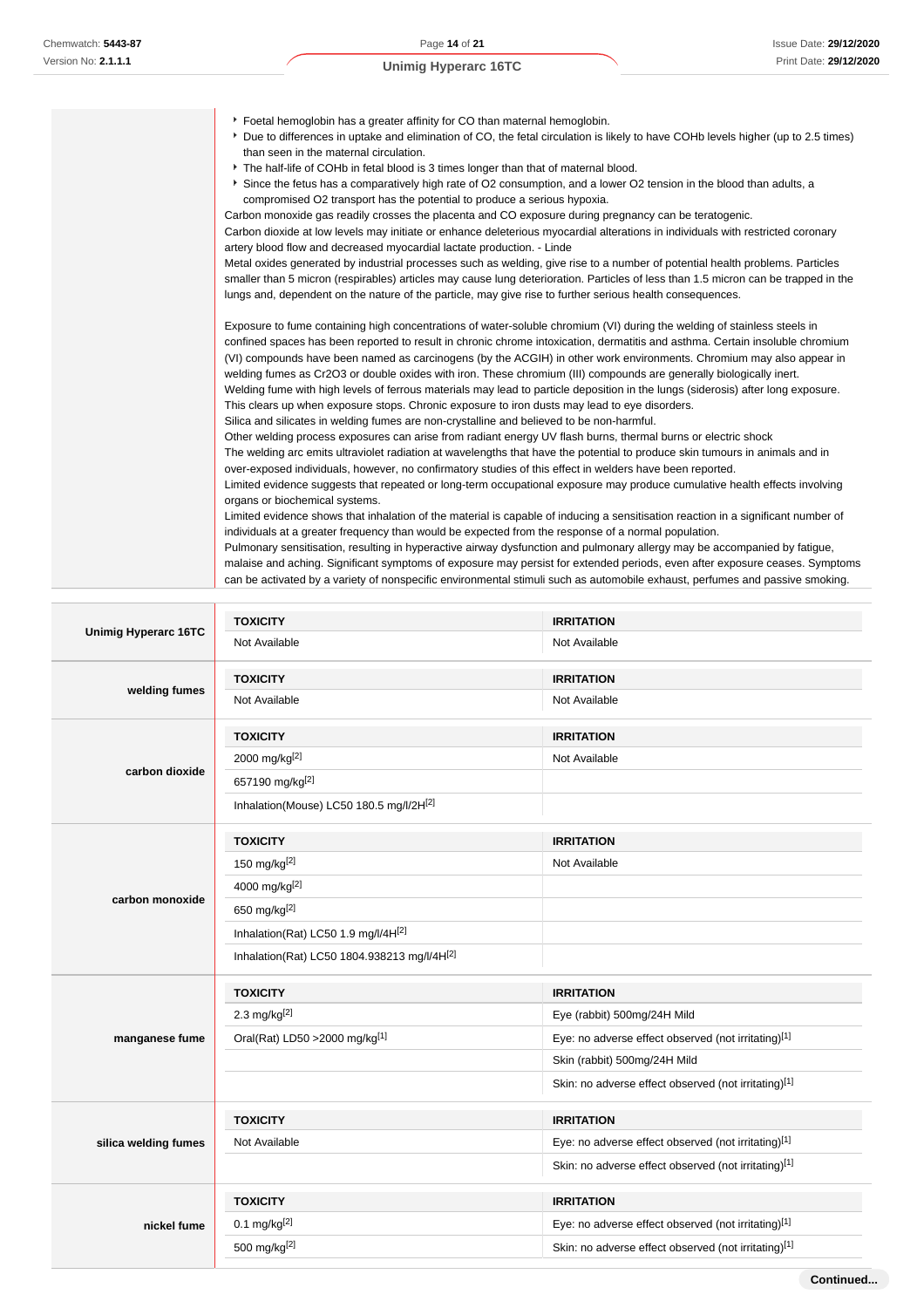**WELDING FUMES**

|                 | Oral(Rat) LD50 >9000 mg/kg[2]                                                                                                                                                                                                   |                                                       |
|-----------------|---------------------------------------------------------------------------------------------------------------------------------------------------------------------------------------------------------------------------------|-------------------------------------------------------|
|                 | Oral(Rat) LD50 5000 mg/kg[2]                                                                                                                                                                                                    |                                                       |
|                 | <b>TOXICITY</b>                                                                                                                                                                                                                 | <b>IRRITATION</b>                                     |
| chromium fume   | Not Available                                                                                                                                                                                                                   | Not Available                                         |
|                 | <b>TOXICITY</b>                                                                                                                                                                                                                 | <b>IRRITATION</b>                                     |
| molybdenum fume | Oral(Rat) LD50 > 2000 mg/kg[1]                                                                                                                                                                                                  | Not Available                                         |
|                 | Oral(Rat) LD50 2689 mg/kg[1]                                                                                                                                                                                                    |                                                       |
|                 | Oral(Rat) LD50 4040 mg/kg[1]                                                                                                                                                                                                    |                                                       |
| ozone           | <b>TOXICITY</b>                                                                                                                                                                                                                 | <b>IRRITATION</b>                                     |
|                 | Inhalation(Rat) LC50 0.001 mg/l/44H[2]                                                                                                                                                                                          | Eye: adverse effect observed (irreversible damage)[1] |
|                 |                                                                                                                                                                                                                                 | Skin: adverse effect observed (corrosive)[1]          |
|                 | <b>TOXICITY</b>                                                                                                                                                                                                                 | <b>IRRITATION</b>                                     |
| nitrogen oxides | Not Available                                                                                                                                                                                                                   | Not Available                                         |
| Legend:         | 1. Value obtained from Europe ECHA Registered Substances - Acute toxicity 2.* Value obtained from manufacturer's SDS.<br>Unless otherwise specified data extracted from RTECS - Register of Toxic Effect of chemical Substances |                                                       |

Most welding is performed using electric arc processes - manual metal arc, metal inert gas (MIG) and tungsten inert gas welding (TIG) – and most welding is on mild steel.

In 2017, an IARC working group has determined that "sufficient evidence exists that welding fume is a human lung carcinogen (Group 1).

A complicating factor in classifying welding fumes is its complexity. Generally, welding fume is a mixture of metal fumes (i.e., iron, manganese, chromium, nickel, silicon, titanium) and gases (i.e., carbon monoxide, ozone, argon, carbon dioxide). Welding fume can contain varying concentrations of individual components that are classified as human carcinogens, including hexavalent chrome and nickel. However the presence of such metals and the intensity of exposure to each differ significantly according to a number of variables, including the type of welding technique used and the composition of the base metal and consumable. Nonetheless, IARC did not differentiate between these variables in its decision.

There has been considerable evidence over several decades regarding cancer risks in relation to welding activities. Several case-control studies reported excess risks of ocular melanoma in welders. This association may be due to the presence in some welding environments of fumes of thorium-232, which is used in tungsten welding rods

Different welding environments may present different and complex profiles of exposures. In one study to characterise welding fume aerosol nanoparticles in mild steel metal active gas welding showed a mass median diameter (MMMD) of 200-300 nm. A widespread consensus seems to have formed to the effect that some welding environments, notably in stainless steel welding, do carry risks of lung cancer. This widespread consensus is in part based on empirical evidence regarding risks among stainless steel welders and in part on the fact that stainless steel welding entails moderately high exposure to nickel and chromium VI compounds, which are recognised lung carcinogens. The corollary is that welding without the presence of nickel and chromium VI compounds, namely mild-steel welding, should not carry risk. But it appears that this line of reasoning in not supported by the accumulated body of epidemiologic evidence. While there remained some uncertainty about possible confounding by smoking and by asbestos, and some possible publication bias, the overwhelming evidence is that there has been an excess risk of lung cancer among welders as a whole in the order of 20%-40%.The most begrudging explanation is that there is an as-yet

unexplained common reason for excess lung cancer risks that applies to all types of welders. It has been have proposed that iron fumes may play such a role, and some Finnish data appear to support this hypothesis, though not conclusively. This hypothesis would also imply that excess lung cancer risks among welders are not unique to welders, but rather may be shared among many types of metal working occupations.

Welders are exposed to a range of fumes and gases (evaporated metal, metal oxides, hydrocarbons, nanoparticles, ozone,  $\alpha$  ides of nitrogen (NOx) ) depending on the electrodes, filler wire and flux materials used in the process, but also physical exposures such as electric and magnetic fields (EMF) and ultraviolet (UV) radiation. Fume particles contain a wide variety of oxides and salts of metals and other compounds, which are produced mainly from electrodes, filler wire and flux materials. Fumes from the welding of stainless-steel and other alloys contain nickel compounds and chromium[VI] and [III]. Ozone is formed during most electric arc welding, and exposures can be high in comparison to the exposure limit, particularly during metal inert gas welding of aluminium. Oxides of nitrogen are found during manual metal arc welding and particularly during gas welding. Welders who weld painted mild steel can also be exposed to a range of organic compounds produced by pyrolysis.

In one study particle elemental composition was mainly iron and manganese. Ni and Cr exposures were very low in the vicinity of mild steel welders, but much higher in the background in the workshop where there presumably was some stainless steel welding.

Personal exposures to manganese ranged from 0.01-4.93 mg/m3 and to iron ranged from 0.04-16.29 mg/m3 in eight Canadian welding companies. Types of welding identified were mostly (90%) MIG mild steel, MIG stainless steel, and TIG aluminum. Carbon monoxide levels were less than 5.0 ppm (at source) and ozone levels varied from 0.4-0.6 ppm (at source). Welders, especially in shipyards, may also be exposed to asbestos dust. Physical exposures such as electric and magnetic fields (EMF) and ultraviolet (UV) radiation are also common.

In all, the in vivo studies suggest that different welding fumes cause varied responses in rat lungs in vivo, and the toxic effects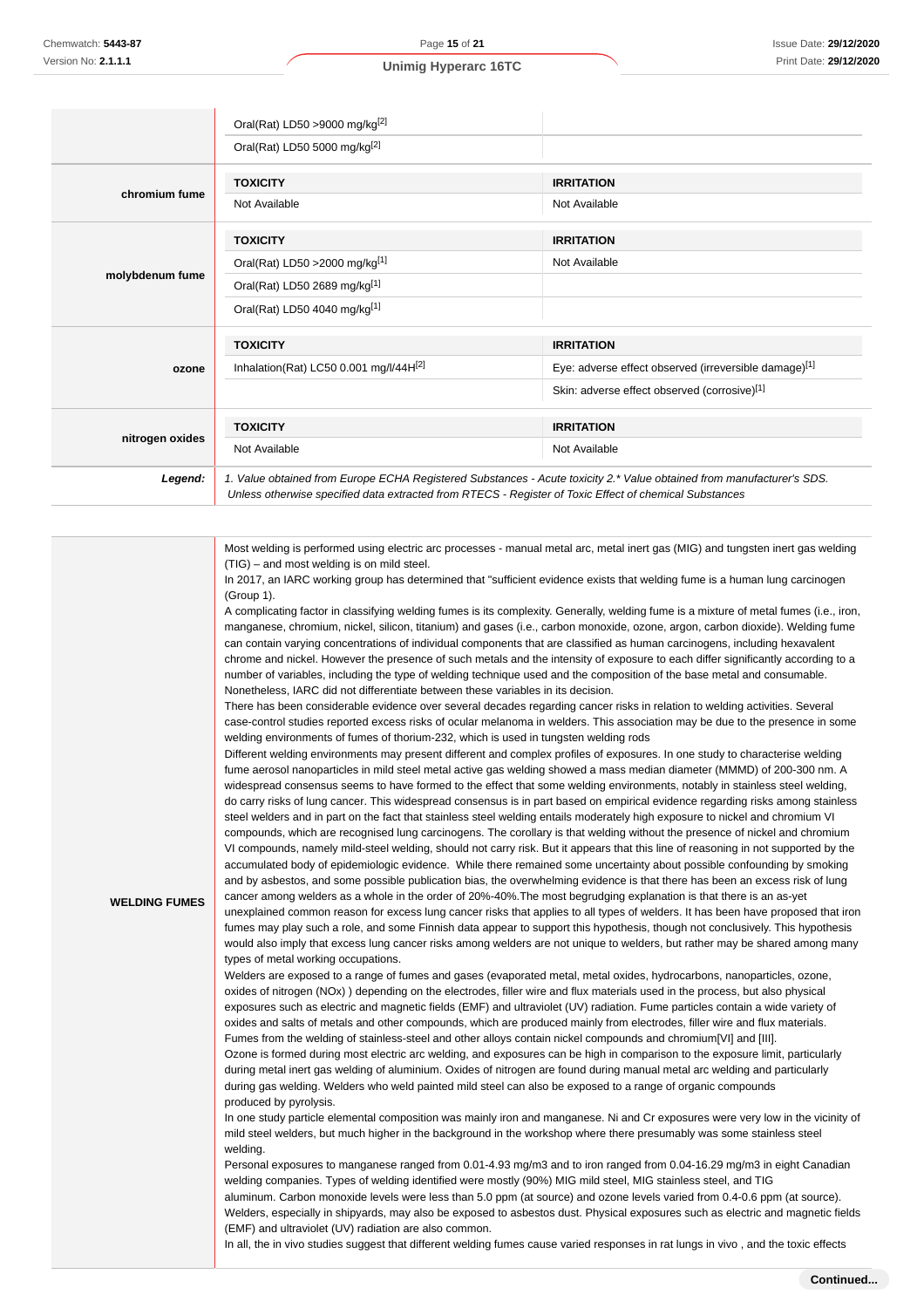|                             | typically correlate with the metal composition of the fumes and their ability to produce free radicals. In many studies both soluble<br>and insoluble fractions of the stainless steel welding fumes were required to produce most types of effects, indicating that the<br>responses are not dependent exclusively on the soluble metals<br>Lung tumourigenicity of welding fumes was investigated in lung tumour susceptible (A/J) strain of mice. Male mice were exposed<br>by pharyngeal aspiration four times (once every 3 days) to 85 ug of gas metal arc-mild steel (GMA-MS),<br>GMA-SS, or manual metal arc-SS (MMA-SS) fume. At 48 weeks post-exposure, GMA-SS caused the greatest increase in tumour<br>multiplicity and incidence, but did not differ from sham exposure. Tumour incidence in the GMA-SS group versus sham control<br>was close to significance at 78 weeks post exposure. Histopathological analysis of the lungs of these mice showed the GMA-SS<br>group having an increase in preneoplasia/tumour multiplicity and incidence compared to the GMA-MS and sham groups at 48<br>weeks. The increase in incidence in the GMA-SS exposed mice was significant compared to the GMA-MS group but not to the<br>sham-exposed animals, and the difference in incidence between the GMA-SS and MMA-SS groups was of border-line<br>significance ( $p = 0.06$ ). At 78 week s post-exposure, no statistically significant differences<br>A significantly higher frequency of micronuclei in peripheral blood lymphocytes (binucleated cell assay) and higher mean levels of<br>both centromere-positive and centromere-negative micronuclei was observed in welders (n=27) who worked without protective<br>device compared to controls (n=30). The rate of micronucleated cells did not correlate with the duration of exposure<br><b>WARNING:</b> This substance has been classified by the IARC as Group 1: <b>CARCINOGENIC TO HUMANS</b> .<br>Not available. Refer to individual constituents.                                                                                                                                                                                                                                                                                                                                                                                                                                                                                                                                                                                                                                                                                                                                                                                                                                                                                                                                                                                                                                                                                                                                                                                                                                                                                                                                                                                                                                                                                                                                                                                                                                                                                                                                                                                                                                                                                                                                                                                                                                                                                                                                                                                                                                                                                                                                                                                                                                                                                                                                                                                                                                                      |
|-----------------------------|------------------------------------------------------------------------------------------------------------------------------------------------------------------------------------------------------------------------------------------------------------------------------------------------------------------------------------------------------------------------------------------------------------------------------------------------------------------------------------------------------------------------------------------------------------------------------------------------------------------------------------------------------------------------------------------------------------------------------------------------------------------------------------------------------------------------------------------------------------------------------------------------------------------------------------------------------------------------------------------------------------------------------------------------------------------------------------------------------------------------------------------------------------------------------------------------------------------------------------------------------------------------------------------------------------------------------------------------------------------------------------------------------------------------------------------------------------------------------------------------------------------------------------------------------------------------------------------------------------------------------------------------------------------------------------------------------------------------------------------------------------------------------------------------------------------------------------------------------------------------------------------------------------------------------------------------------------------------------------------------------------------------------------------------------------------------------------------------------------------------------------------------------------------------------------------------------------------------------------------------------------------------------------------------------------------------------------------------------------------------------------------------------------------------------------------------------------------------------------------------------------------------------------------------------------------------------------------------------------------------------------------------------------------------------------------------------------------------------------------------------------------------------------------------------------------------------------------------------------------------------------------------------------------------------------------------------------------------------------------------------------------------------------------------------------------------------------------------------------------------------------------------------------------------------------------------------------------------------------------------------------------------------------------------------------------------------------------------------------------------------------------------------------------------------------------------------------------------------------------------------------------------------------------------------------------------------------------------------------------------------------------------------------------------------------------------------------------------------------------------------------------------------------------------------------------------------------------------------------------------------------------------------------------------------------------------------------------------------------------------------------------------------------------------------------------------------------------------------------------------------------------------------------------------------------------------------------------------------------------------------------------------------------------------------------------------------------------------------------------------------------------------------------------------------------------------------------------------------------------------------------------------------------------------------------------------------------------------------------------------------------------------------------------------------|
| <b>CARBON MONOXIDE</b>      | - central nervous system effects                                                                                                                                                                                                                                                                                                                                                                                                                                                                                                                                                                                                                                                                                                                                                                                                                                                                                                                                                                                                                                                                                                                                                                                                                                                                                                                                                                                                                                                                                                                                                                                                                                                                                                                                                                                                                                                                                                                                                                                                                                                                                                                                                                                                                                                                                                                                                                                                                                                                                                                                                                                                                                                                                                                                                                                                                                                                                                                                                                                                                                                                                                                                                                                                                                                                                                                                                                                                                                                                                                                                                                                                                                                                                                                                                                                                                                                                                                                                                                                                                                                                                                                                                                                                                                                                                                                                                                                                                                                                                                                                                                                                                                             |
| <b>SILICA WELDING FUMES</b> | For silica amorphous:<br>Derived No Adverse Effects Level (NOAEL) in the range of 1000 mg/kg/d.<br>In humans, synthetic amorphous silica (SAS) is essentially non-toxic by mouth, skin or eyes, and by inhalation. Epidemiology<br>studies show little evidence of adverse health effects due to SAS. Repeated exposure (without personal protection) may cause<br>mechanical irritation of the eye and drying/cracking of the skin.<br>When experimental animals inhale synthetic amorphous silica (SAS) dust, it dissolves in the lung fluid and is rapidly eliminated. If<br>swallowed, the vast majority of SAS is excreted in the faeces and there is little accumulation in the body. Following absorption<br>across the gut, SAS is eliminated via urine without modification in animals and humans. SAS is not expected to be broken down<br>(metabolised) in mammals.<br>After ingestion, there is limited accumulation of SAS in body tissues and rapid elimination occurs. Intestinal absorption has not<br>been calculated, but appears to be insignificant in animals and humans. SASs injected subcutaneously are subjected to rapid<br>dissolution and removal. There is no indication of metabolism of SAS in animals or humans based on chemical structure and<br>available data. In contrast to crystalline silica, SAS is soluble in physiological media and the soluble chemical species that are<br>formed are eliminated via the urinary tract without modification.<br>Both the mammalian and environmental toxicology of SASs are significantly influenced by the physical and chemical properties,<br>particularly those of solubility and particle size. SAS has no acute intrinsic toxicity by inhalation. Adverse effects, including<br>suffocation, that have been reported were caused by the presence of high numbers of respirable particles generated to meet the<br>required test atmosphere. These results are not representative of exposure to commercial SASs and should not be used for<br>human risk assessment. Though repeated exposure of the skin may cause dryness and cracking, SAS is not a skin or eye<br>irritant, and it is not a sensitiser.<br>Repeated-dose and chronic toxicity studies confirm the absence of toxicity when SAS is swallowed or upon skin contact.<br>Long-term inhalation of SAS caused some adverse effects in animals (increases in lung inflammation, cell injury and lung<br>collagen content), all of which subsided after exposure.<br>Numerous repeated-dose, subchronic and chronic inhalation toxicity studies have been conducted with SAS in a number of<br>species, at airborne concentrations ranging from 0.5 mg/m3 to 150 mg/m3. Lowest-observed adverse effect levels (LOAELs)<br>were typically in the range of 1 to 50 mg/m3. When available, the no-observed adverse effect levels (NOAELs) were between 0.5<br>and 10 mg/m3. The difference in values may be explained by different particle size, and therefore the number of particles<br>administered per unit dose. In general, as particle size decreases so does the NOAEL/LOAEL.<br>Neither inhalation nor oral administration caused neoplasms (tumours). SAS is not mutagenic in vitro. No genotoxicity was<br>detected in in vivo assays. SAS does not impair development of the foetus. Fertility was not specifically studied, but the<br>reproductive organs in long-term studies were not affected.<br>For Synthetic Amorphous Silica (SAS)<br>Repeated dose toxicity<br>Oral (rat), 2 weeks to 6 months, no significant treatment-related adverse effects at doses of up to 8% silica in the diet.<br>Inhalation (rat), 13 weeks, Lowest Observed Effect Level (LOEL) =1.3 mg/m3 based on mild reversible effects in the lungs.<br>Inhalation (rat), 90 days, LOEL = 1 mg/m3 based on reversible effects in the lungs and effects in the nasal cavity.<br>For silane treated synthetic amorphous silica:<br>Repeated dose toxicity: oral (rat), 28-d, diet, no significant treatment-related adverse effects at the doses tested.<br>There is no evidence of cancer or other long-term respiratory health effects (for example, silicosis) in workers employed in the<br>manufacture of SAS. Respiratory symptoms in SAS workers have been shown to correlate with smoking but not with SAS<br>exposure, while serial pulmonary function values and chest radiographs are not adversely affected by long-term exposure to<br>SAS.<br>Reports indicate high/prolonged exposures to amorphous silicas induced lung fibrosis in experimental animals; in some<br>experiments these effects were reversible. [PATTYS] |
| <b>NICKEL FUME</b>          | The following information refers to contact allergens as a group and may not be specific to this product.<br>Contact allergies quickly manifest themselves as contact eczema, more rarely as urticaria or Quincke's oedema. The<br>pathogenesis of contact eczema involves a cell-mediated (T lymphocytes) immune reaction of the delayed type. Other allergic<br>skin reactions, e.g. contact urticaria, involve antibody-mediated immune reactions. The significance of the contact allergen is not<br>simply determined by its sensitisation potential: the distribution of the substance and the opportunities for contact with it are<br>equally important. A weakly sensitising substance which is widely distributed can be a more important allergen than one with<br>stronger sensitising potential with which few individuals come into contact. From a clinical point of view, substances are<br>noteworthy if they produce an allergic test reaction in more than 1% of the persons tested.                                                                                                                                                                                                                                                                                                                                                                                                                                                                                                                                                                                                                                                                                                                                                                                                                                                                                                                                                                                                                                                                                                                                                                                                                                                                                                                                                                                                                                                                                                                                                                                                                                                                                                                                                                                                                                                                                                                                                                                                                                                                                                                                                                                                                                                                                                                                                                                                                                                                                                                                                                                                                                                                                                                                                                                                                                                                                                                                                                                                                                                                                                                                                                                                                                                                                                                                                                                                                                                                                                                                                                                                                                                                      |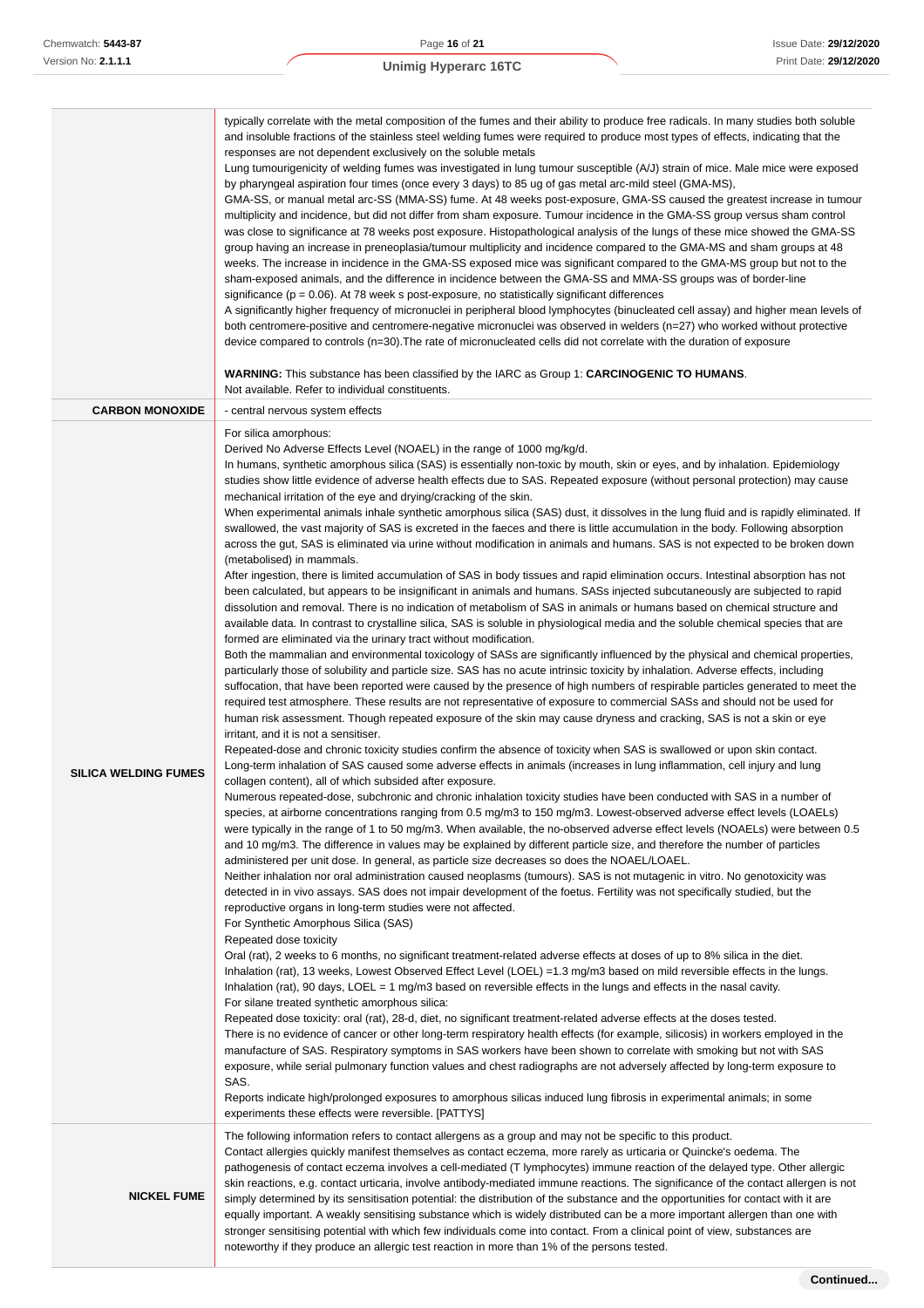|                                                                    | <b>WARNING:</b> This substance has been classified by the IARC as Group 2B: Possibly Carcinogenic to Humans.                                                                                                                                                                                                                                                                                                                                                                                                                                                                                                                                                                                                                                                                                                                                                                                                                                                                                                                                                                                                                                                                                                                                                                                                                                                                                                                                                                                                                                                                                                                                                                                                                                                                                                                                                                                                                                                                                                                                                                                                                                                                                                                                                                                                                                                                                                                                                                                                                                                                                                                                                                                                                                                                                                                                                                                                                                                                                                                                                                                                                                                                                                                                                                                                                                                                                                                                                                                                                                                                                                                                                                                                                                                                                                                                                                                                                                                                                                                                                                                                                                                                                                                                                                                                                                                                                                                                                                                                                                                                                                                                                                                  |                 |   |  |  |
|--------------------------------------------------------------------|-----------------------------------------------------------------------------------------------------------------------------------------------------------------------------------------------------------------------------------------------------------------------------------------------------------------------------------------------------------------------------------------------------------------------------------------------------------------------------------------------------------------------------------------------------------------------------------------------------------------------------------------------------------------------------------------------------------------------------------------------------------------------------------------------------------------------------------------------------------------------------------------------------------------------------------------------------------------------------------------------------------------------------------------------------------------------------------------------------------------------------------------------------------------------------------------------------------------------------------------------------------------------------------------------------------------------------------------------------------------------------------------------------------------------------------------------------------------------------------------------------------------------------------------------------------------------------------------------------------------------------------------------------------------------------------------------------------------------------------------------------------------------------------------------------------------------------------------------------------------------------------------------------------------------------------------------------------------------------------------------------------------------------------------------------------------------------------------------------------------------------------------------------------------------------------------------------------------------------------------------------------------------------------------------------------------------------------------------------------------------------------------------------------------------------------------------------------------------------------------------------------------------------------------------------------------------------------------------------------------------------------------------------------------------------------------------------------------------------------------------------------------------------------------------------------------------------------------------------------------------------------------------------------------------------------------------------------------------------------------------------------------------------------------------------------------------------------------------------------------------------------------------------------------------------------------------------------------------------------------------------------------------------------------------------------------------------------------------------------------------------------------------------------------------------------------------------------------------------------------------------------------------------------------------------------------------------------------------------------------------------------------------------------------------------------------------------------------------------------------------------------------------------------------------------------------------------------------------------------------------------------------------------------------------------------------------------------------------------------------------------------------------------------------------------------------------------------------------------------------------------------------------------------------------------------------------------------------------------------------------------------------------------------------------------------------------------------------------------------------------------------------------------------------------------------------------------------------------------------------------------------------------------------------------------------------------------------------------------------------------------------------------------------------------------------------------|-----------------|---|--|--|
|                                                                    | Tenth Annual Report on Carcinogens: Substance anticipated to be Carcinogen<br>[National Toxicology Program: U.S. Dep. of Health & Human Services 2002]                                                                                                                                                                                                                                                                                                                                                                                                                                                                                                                                                                                                                                                                                                                                                                                                                                                                                                                                                                                                                                                                                                                                                                                                                                                                                                                                                                                                                                                                                                                                                                                                                                                                                                                                                                                                                                                                                                                                                                                                                                                                                                                                                                                                                                                                                                                                                                                                                                                                                                                                                                                                                                                                                                                                                                                                                                                                                                                                                                                                                                                                                                                                                                                                                                                                                                                                                                                                                                                                                                                                                                                                                                                                                                                                                                                                                                                                                                                                                                                                                                                                                                                                                                                                                                                                                                                                                                                                                                                                                                                                        |                 |   |  |  |
| <b>CHROMIUM FUME</b>                                               | For chrome(III) and other valence states (except hexavalent):<br>For inhalation exposure, all trivalent and other chromium compounds are treated as particulates, not gases.<br>The mechanisms of chromium toxicity are very complex, and although many studies on chromium are available, there is a great<br>deal of uncertainty about how chromium exerts its toxic influence. Much more is known about the mechanisms of hexavalent<br>chromium toxicity than trivalent chromium toxicity. There is an abundance of information available on the carcinogenic potential of<br>chromium compounds and on the genotoxicity and mutagenicity of chromium compounds in experimental systems. The<br>consensus from various reviews and agencies is that evidence of carcinogenicity of elemental, divalent, or trivalent chromium<br>compounds is lacking. Epidemiological studies of workers in a number of industries (chromate production, chromate pigment<br>production and use, and chrome plating) conclude that while occupational exposure to hexavalent chromium compounds is<br>associated with an increased risk of respiratory system cancers (primarily bronchogenic and nasal), results from occupational<br>exposure studies to mixtures that were mainly elemental and trivalent (ferrochromium alloy worker) were inconclusive. Studies in<br>leather tanners, who were exposed to trivalent chromium were consistently negative. In addition to the lack of direct evidence of<br>carcinogenicity of trivalent or elemental chromium and its compounds, the genotoxic evidence is overwhelmingly negative.<br>The lesser potency of trivalent chromium relative to hexavalent chromium is likely related to the higher redox potential of<br>hexavalent chromium and its greater ability to enter cells. enter cells<br>The general inability of trivalent chromium to traverse membranes and thus be absorbed or reach peripheral tissue in significant<br>amounts is generally accepted as a probable explanation for the overall absence of systemic trivalent chromium toxicity.<br>Elemental and divalent forms of chromium are not able to traverse membranes readily either. This is not to say that elemental,<br>divalent, or trivalent chromium compounds cannot traverse membranes and reach peripheral tissue, the mechanism of<br>absorption is simply less efficient in comparison to absorption of hexavalent chromium compounds. Hexavalent chromium<br>compounds exist as tetrahedral chromate anions, resembling the forms of other natural anions like sulfate and phosphate which<br>are permeable across nonselective membranes. Trivalent chromium forms octahedral complexes which cannot easily enter<br>though these channels, instead being absorbed via passive diffusion and phagocytosis. Although trivalent chromium is less well<br>absorbed than hexavalent chromium, workers exposed to trivalent compounds have had detectable levels of chromium in the<br>urine at the end of a workday. Absorbed chromium is widely distributed throughout the body via the bloodstream, and can reach<br>the foetus. Although there is ample in vivo evidence that hexavalent chromium is efficiently reduced to trivalent chromium in the<br>gastrointestinal tract and can be reduced to the trivalent form by ascorbate and glutathione in the lungs, there is no evidence that<br>trivalent chromium is converted to hexavalent chromium in biological systems. In general, trivalent chromium compounds are<br>cleared rapidly from the blood and more slowly from the tissues. Although not fully characterized, the biologically active trivalent<br>chromium molecule appears to be chromodulin, also referred to as (GTF). Chromodulin is an oligopeptide complex containing<br>four chromic ions. Chromodulin may facilitate interactions of insulin with its receptor site, influencing protein, glucose, and lipid<br>metabolism. Inorganic trivalent chromium compounds, which do not appear to have insulin-potentiating properties, are capable of<br>being converted into biologically active forms by humans and animals<br>Chromium can be a potent sensitiser in a small minority of humans, both from dermal and inhalation exposures.<br>The most sensitive endpoint identified in animal studies of acute exposure to trivalent chromium appears to involve the<br>respiratory system. Specifically, acute exposure to trivalent chromium is associated with impaired lung function and lung damage.<br>Based on what is known about absorption of chromium in the human body, its potential mechanism of action in cells, and |                 |   |  |  |
| <b>OZONE</b>                                                       | NOTE: Ozone aggravates chronic obstructive pulmonary diseases. Ozone is suspected also of increasing the risk of acute and<br>chronic respiratory disease, mutagenesis and foetotoxicity. In animals short-term exposure to ambient concentrations of less than<br>1 ppm results in reduced capacity to kill intrapulmonary organisms and allows purulent bacteria to proliferate [Ellenhorn etal].                                                                                                                                                                                                                                                                                                                                                                                                                                                                                                                                                                                                                                                                                                                                                                                                                                                                                                                                                                                                                                                                                                                                                                                                                                                                                                                                                                                                                                                                                                                                                                                                                                                                                                                                                                                                                                                                                                                                                                                                                                                                                                                                                                                                                                                                                                                                                                                                                                                                                                                                                                                                                                                                                                                                                                                                                                                                                                                                                                                                                                                                                                                                                                                                                                                                                                                                                                                                                                                                                                                                                                                                                                                                                                                                                                                                                                                                                                                                                                                                                                                                                                                                                                                                                                                                                           |                 |   |  |  |
| nitrogen oxides                                                    | Data for nitrogen dioxide: Substance has been investigated as a mutagen and reproductive effector. NOTE: Interstitial edema,<br>epithelial proliferation and, in high concentrations, fibrosis and emphysema develop after repeated exposure.                                                                                                                                                                                                                                                                                                                                                                                                                                                                                                                                                                                                                                                                                                                                                                                                                                                                                                                                                                                                                                                                                                                                                                                                                                                                                                                                                                                                                                                                                                                                                                                                                                                                                                                                                                                                                                                                                                                                                                                                                                                                                                                                                                                                                                                                                                                                                                                                                                                                                                                                                                                                                                                                                                                                                                                                                                                                                                                                                                                                                                                                                                                                                                                                                                                                                                                                                                                                                                                                                                                                                                                                                                                                                                                                                                                                                                                                                                                                                                                                                                                                                                                                                                                                                                                                                                                                                                                                                                                 |                 |   |  |  |
| <b>SILICA WELDING FUMES</b><br><b>&amp; CHROMIUM FUME</b>          | The substance is classified by IARC as Group 3:<br><b>NOT</b> classifiable as to its carcinogenicity to humans.<br>Evidence of carcinogenicity may be inadequate or limited in animal testing.                                                                                                                                                                                                                                                                                                                                                                                                                                                                                                                                                                                                                                                                                                                                                                                                                                                                                                                                                                                                                                                                                                                                                                                                                                                                                                                                                                                                                                                                                                                                                                                                                                                                                                                                                                                                                                                                                                                                                                                                                                                                                                                                                                                                                                                                                                                                                                                                                                                                                                                                                                                                                                                                                                                                                                                                                                                                                                                                                                                                                                                                                                                                                                                                                                                                                                                                                                                                                                                                                                                                                                                                                                                                                                                                                                                                                                                                                                                                                                                                                                                                                                                                                                                                                                                                                                                                                                                                                                                                                                |                 |   |  |  |
| <b>CHROMIUM FUME &amp;</b><br><b>MOLYBDENUM FUME</b>               | No significant acute toxicological data identified in literature search.                                                                                                                                                                                                                                                                                                                                                                                                                                                                                                                                                                                                                                                                                                                                                                                                                                                                                                                                                                                                                                                                                                                                                                                                                                                                                                                                                                                                                                                                                                                                                                                                                                                                                                                                                                                                                                                                                                                                                                                                                                                                                                                                                                                                                                                                                                                                                                                                                                                                                                                                                                                                                                                                                                                                                                                                                                                                                                                                                                                                                                                                                                                                                                                                                                                                                                                                                                                                                                                                                                                                                                                                                                                                                                                                                                                                                                                                                                                                                                                                                                                                                                                                                                                                                                                                                                                                                                                                                                                                                                                                                                                                                      |                 |   |  |  |
| <b>MOLYBDENUM FUME &amp;</b><br><b>OZONE &amp; nitrogen oxides</b> | Asthma-like symptoms may continue for months or even years after exposure to the material ceases. This may be due to a<br>non-allergenic condition known as reactive airways dysfunction syndrome (RADS) which can occur following exposure to high<br>levels of highly irritating compound. Key criteria for the diagnosis of RADS include the absence of preceding respiratory disease,<br>in a non-atopic individual, with abrupt onset of persistent asthma-like symptoms within minutes to hours of a documented<br>exposure to the irritant. A reversible airflow pattern, on spirometry, with the presence of moderate to severe bronchial<br>hyperreactivity on methacholine challenge testing and the lack of minimal lymphocytic inflammation, without eosinophilia, have<br>also been included in the criteria for diagnosis of RADS. RADS (or asthma) following an irritating inhalation is an infrequent<br>disorder with rates related to the concentration of and duration of exposure to the irritating substance. Industrial bronchitis, on the<br>other hand, is a disorder that occurs as result of exposure due to high concentrations of irritating substance (often particulate in<br>nature) and is completely reversible after exposure ceases. The disorder is characterised by dyspnea, cough and mucus<br>production.                                                                                                                                                                                                                                                                                                                                                                                                                                                                                                                                                                                                                                                                                                                                                                                                                                                                                                                                                                                                                                                                                                                                                                                                                                                                                                                                                                                                                                                                                                                                                                                                                                                                                                                                                                                                                                                                                                                                                                                                                                                                                                                                                                                                                                                                                                                                                                                                                                                                                                                                                                                                                                                                                                                                                                                                                                                                                                                                                                                                                                                                                                                                                                                                                                                                                                                                              |                 |   |  |  |
| <b>Acute Toxicity</b>                                              | ✔                                                                                                                                                                                                                                                                                                                                                                                                                                                                                                                                                                                                                                                                                                                                                                                                                                                                                                                                                                                                                                                                                                                                                                                                                                                                                                                                                                                                                                                                                                                                                                                                                                                                                                                                                                                                                                                                                                                                                                                                                                                                                                                                                                                                                                                                                                                                                                                                                                                                                                                                                                                                                                                                                                                                                                                                                                                                                                                                                                                                                                                                                                                                                                                                                                                                                                                                                                                                                                                                                                                                                                                                                                                                                                                                                                                                                                                                                                                                                                                                                                                                                                                                                                                                                                                                                                                                                                                                                                                                                                                                                                                                                                                                                             | Carcinogenicity | ✔ |  |  |
| <b>Skin Irritation/Corrosion</b>                                   | ×                                                                                                                                                                                                                                                                                                                                                                                                                                                                                                                                                                                                                                                                                                                                                                                                                                                                                                                                                                                                                                                                                                                                                                                                                                                                                                                                                                                                                                                                                                                                                                                                                                                                                                                                                                                                                                                                                                                                                                                                                                                                                                                                                                                                                                                                                                                                                                                                                                                                                                                                                                                                                                                                                                                                                                                                                                                                                                                                                                                                                                                                                                                                                                                                                                                                                                                                                                                                                                                                                                                                                                                                                                                                                                                                                                                                                                                                                                                                                                                                                                                                                                                                                                                                                                                                                                                                                                                                                                                                                                                                                                                                                                                                                             | Reproductivity  | × |  |  |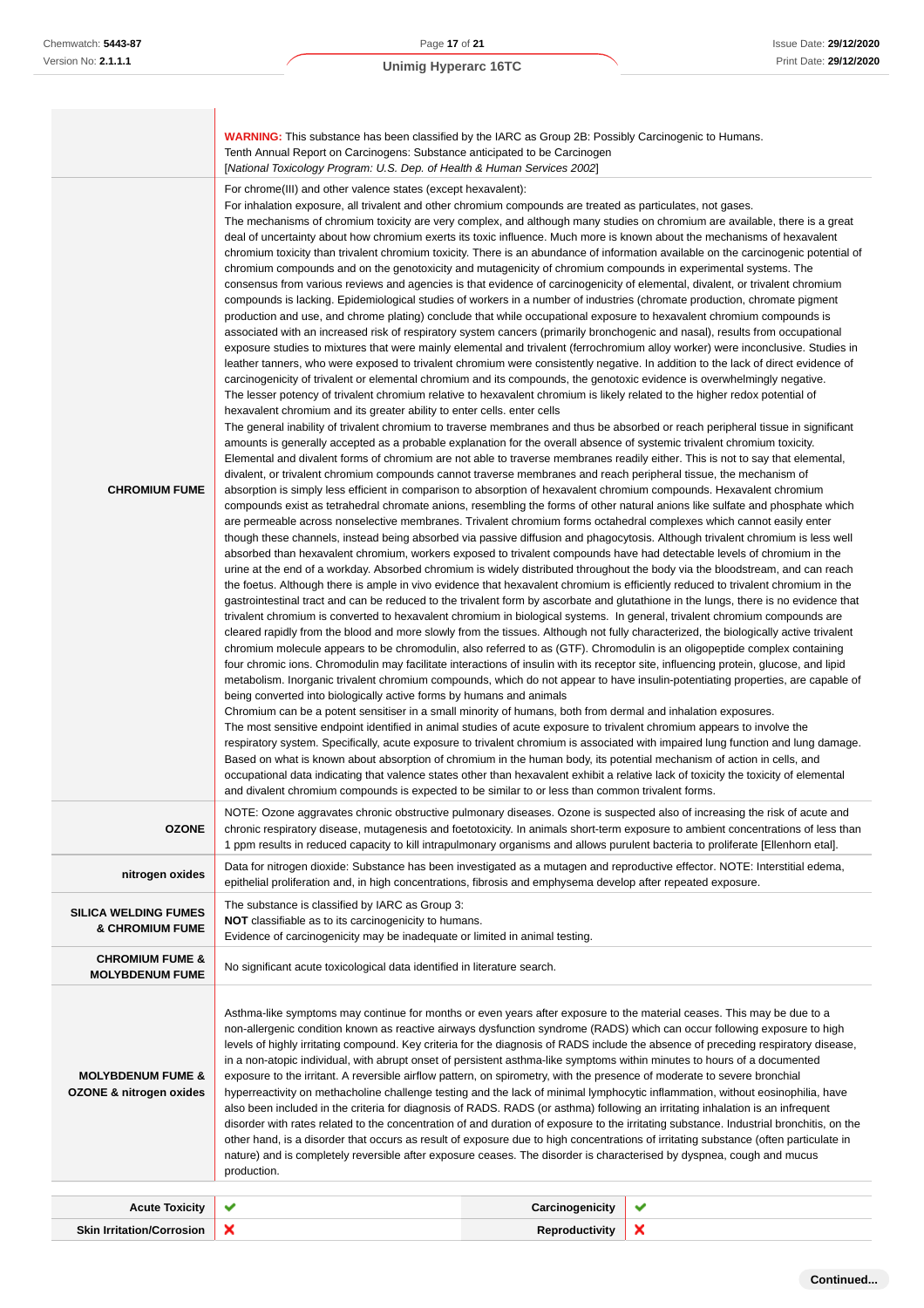| Serious Eye<br>Damage/Irritation                                                                                                                                               | ×                         | <b>STOT - Single Exposure</b>   | $\boldsymbol{\mathsf{x}}$ |
|--------------------------------------------------------------------------------------------------------------------------------------------------------------------------------|---------------------------|---------------------------------|---------------------------|
| Respiratory or Skin<br>sensitisation                                                                                                                                           | ×                         | <b>STOT - Repeated Exposure</b> | $\boldsymbol{\mathsf{x}}$ |
| <b>Mutagenicity</b>                                                                                                                                                            | $\boldsymbol{\mathsf{x}}$ | <b>Aspiration Hazard</b>        | $\boldsymbol{\mathsf{x}}$ |
| $\blacktriangleright$ - Data either not available or does not fill the criteria for classification<br>Legend:<br>$\blacktriangleright$ - Data available to make classification |                           |                                 |                           |

# **SECTION 12 Ecological information**

| <b>Toxicity</b>      |                  |                           |                               |                  |                       |                  |
|----------------------|------------------|---------------------------|-------------------------------|------------------|-----------------------|------------------|
|                      | Endpoint         | <b>Test Duration (hr)</b> | <b>Species</b>                |                  | Value                 | <b>Source</b>    |
| Unimig Hyperarc 16TC | Not<br>Available | Not Available             | Not Available                 | Not<br>Available |                       | Not<br>Available |
|                      | Endpoint         | <b>Test Duration (hr)</b> | <b>Species</b>                |                  | Value                 | Source           |
| welding fumes        | Not<br>Available | Not Available             | Not Available                 |                  | Not<br>Available      | Not<br>Available |
|                      | Endpoint         | <b>Test Duration (hr)</b> | <b>Species</b>                |                  | Value                 | <b>Source</b>    |
| carbon dioxide       | <b>NOEL</b>      | 1344                      | Not Available                 |                  | 0.000754-mg/L         | 4                |
|                      | <b>Endpoint</b>  | <b>Test Duration (hr)</b> | <b>Species</b>                |                  | Value                 | <b>Source</b>    |
| carbon monoxide      | <b>LC50</b>      | 96                        | Fish                          |                  | 672.6mg/L             | $\overline{2}$   |
|                      | EC50             | 96                        | Algae or other aquatic plants |                  | 124.4mg/L             | $\overline{2}$   |
|                      | Endpoint         | <b>Test Duration (hr)</b> | <b>Species</b>                |                  | Value                 | <b>Source</b>    |
|                      | <b>LC50</b>      | 96                        | Fish                          |                  | $>3.6$ mg/L           | $\overline{2}$   |
|                      | <b>EC50</b>      | 48                        | Crustacea                     |                  | $>1.6$ mg/L           | 2                |
| manganese fume       | EC50             | 72                        | Algae or other aquatic plants |                  | $2.8$ mg/L            | $\overline{2}$   |
|                      | <b>BCF</b>       | 552                       | Fish                          |                  | 100cpm                | 4                |
|                      | <b>NOEC</b>      | 504                       | Algae or other aquatic plants |                  | $-0.05 - 3.7$ mg/L    | 4                |
|                      | Endpoint         | <b>Test Duration (hr)</b> | <b>Species</b>                |                  | Value                 | <b>Source</b>    |
|                      | <b>LC50</b>      | 96                        | Fish                          |                  | $>100$ mg/L           | $\overline{2}$   |
| silica welding fumes | EC50             | 72                        | Algae or other aquatic plants |                  | ca.250mg/L            | $\overline{2}$   |
|                      | <b>NOEC</b>      | 504                       | Crustacea                     |                  | 100mg/L               | $\overline{2}$   |
|                      | Endpoint         | <b>Test Duration (hr)</b> | <b>Species</b>                |                  | Value                 | <b>Source</b>    |
|                      | <b>LC50</b>      | 96                        | Fish                          |                  | 0.0000475-mg/L        | 4                |
|                      | <b>EC50</b>      | 48                        | Crustacea                     |                  | 0.6858mg/L            | $\overline{2}$   |
| nickel fume          | EC50             | 72                        | Algae or other aquatic plants |                  | 0.00094mg/L           | $\overline{c}$   |
|                      | <b>BCFD</b>      | 2                         | Algae or other aquatic plants |                  | $-10-250$ mg/L        | 4                |
|                      | <b>NOEC</b>      | 672                       | Fish                          |                  | 0.0004-mg/L           | 4                |
|                      | <b>Endpoint</b>  | <b>Test Duration (hr)</b> | <b>Species</b>                | Value            |                       | <b>Source</b>    |
|                      | LC50             | 96                        | Fish                          |                  | $-10-100$ mg/L        | $\overline{4}$   |
|                      | EC50             | 48                        | Crustacea                     |                  | $-0.01 - 0.7$ mg/L    | 4                |
| chromium fume        | EC50             | 72                        | Algae or other aquatic plants |                  | $-0.026 - 0.208$ mg/L | $\overline{4}$   |
|                      | <b>BCF</b>       | 1008                      | Not Available                 |                  | 15000-mg/L            | 4                |
|                      | <b>NOEC</b>      | 672                       | Fish                          |                  | 0.00019-mg/L          | 4                |
|                      | Endpoint         | <b>Test Duration (hr)</b> | <b>Species</b>                |                  | Value                 | Source           |
|                      |                  |                           |                               |                  |                       |                  |
|                      | <b>LC50</b>      | 96                        | Fish                          |                  | 211mg/L               | $\overline{2}$   |
| molybdenum fume      | <b>EC50</b>      | 48                        | Crustacea                     |                  | 130.9mg/L             | $\overline{c}$   |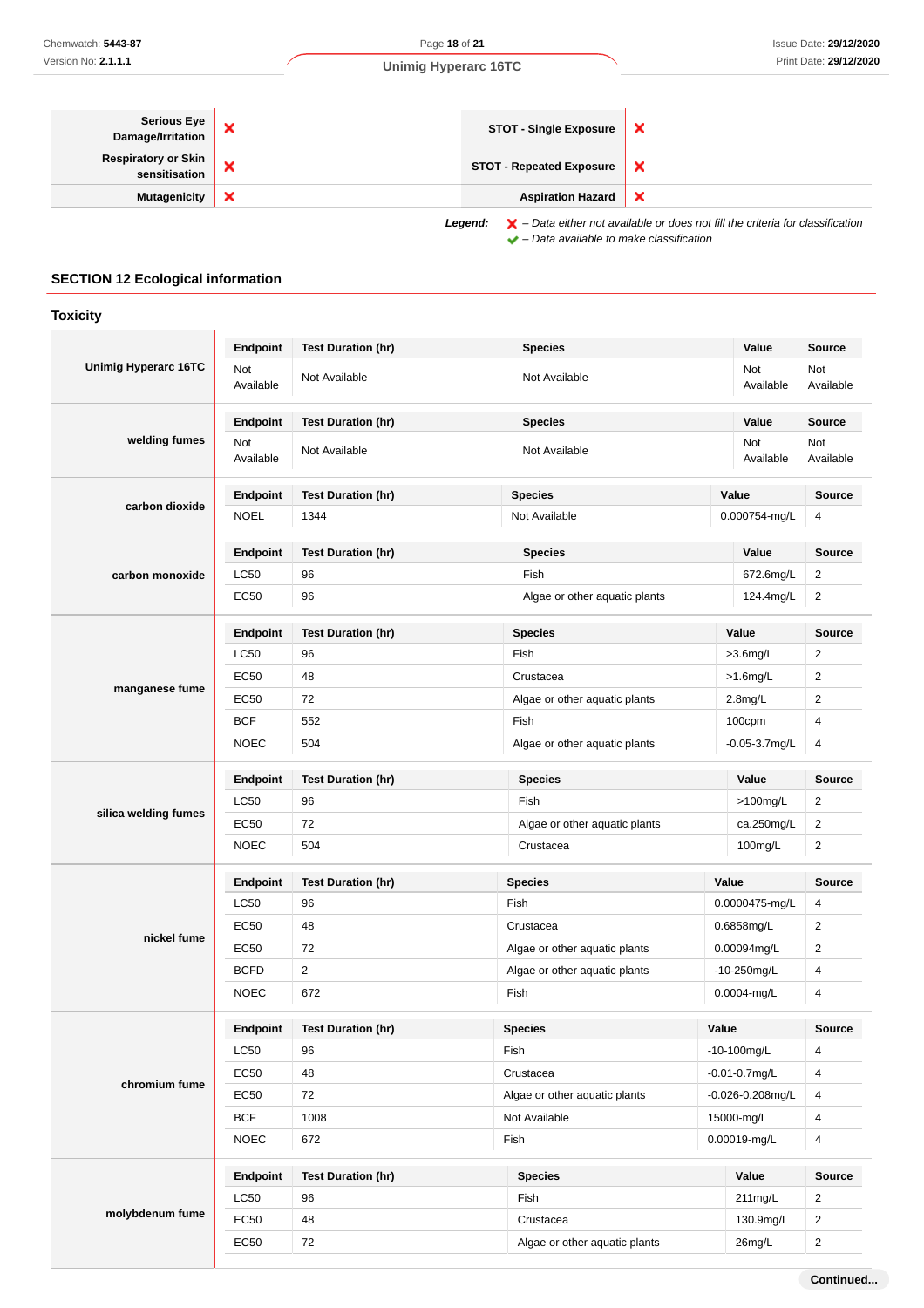|                 | <b>BCF</b>                                                                                                                                                                                                                                                                                                                                                                                         | 336                       | Not Available                 |              | 64mg/L                  | 4                |
|-----------------|----------------------------------------------------------------------------------------------------------------------------------------------------------------------------------------------------------------------------------------------------------------------------------------------------------------------------------------------------------------------------------------------------|---------------------------|-------------------------------|--------------|-------------------------|------------------|
|                 | <b>NOEC</b>                                                                                                                                                                                                                                                                                                                                                                                        | 48                        | Algae or other aquatic plants |              | $-0.5 - 80$ mg/L        | 4                |
|                 | Endpoint                                                                                                                                                                                                                                                                                                                                                                                           | <b>Test Duration (hr)</b> | <b>Species</b>                | Value        |                         | <b>Source</b>    |
| ozone           | <b>LC50</b>                                                                                                                                                                                                                                                                                                                                                                                        | 96                        | Fish                          |              | $-0.0081 - 0.0106$ mg/L | 4                |
|                 | <b>NOEC</b>                                                                                                                                                                                                                                                                                                                                                                                        | 2160                      | Fish                          | $0.002$ mg/L |                         | 5                |
|                 | <b>Endpoint</b>                                                                                                                                                                                                                                                                                                                                                                                    | <b>Test Duration (hr)</b> | <b>Species</b>                |              | Value                   | Source           |
| nitrogen oxides | <b>Not</b><br>Available                                                                                                                                                                                                                                                                                                                                                                            | Not Available             | Not Available                 |              | <b>Not</b><br>Available | Not<br>Available |
| Legend:         | Extracted from 1. IUCLID Toxicity Data 2. Europe ECHA Registered Substances - Ecotoxicological Information - Aquatic Toxicity<br>3. EPIWIN Suite V3.12 (QSAR) - Aquatic Toxicity Data (Estimated) 4. US EPA, Ecotox database - Aquatic Toxicity Data 5.<br>ECETOC Aquatic Hazard Assessment Data 6. NITE (Japan) - Bioconcentration Data 7. METI (Japan) - Bioconcentration Data 8.<br>Vendor Data |                           |                               |              |                         |                  |

#### **DO NOT** discharge into sewer or waterways.

#### **Persistence and degradability**

| Ingredient<br>Persistence: Water/Soil |            | Persistence: Air |
|---------------------------------------|------------|------------------|
| carbon dioxide                        | <b>LOW</b> | LOW              |

#### **Bioaccumulative potential**

| Ingredient     | <b>Bioaccumulation</b> |  |
|----------------|------------------------|--|
| carbon dioxide | LOW (LogKOW = $0.83$ ) |  |

#### **Mobility in soil**

| Ingredient          | <b>Mobility</b>                                  |
|---------------------|--------------------------------------------------|
| carbon dioxide<br>. | .498)<br>⊣ <i>ï</i> k∪r<br><b>HIGH</b><br>$\sim$ |

#### **SECTION 13 Disposal considerations**

| Waste treatment methods                                                                                |  |                                                             |
|--------------------------------------------------------------------------------------------------------|--|-------------------------------------------------------------|
| Recycle wherever possible or consult manufacturer for recycling options.<br><b>Product / Packaging</b> |  |                                                             |
| disposal                                                                                               |  | Consult State Land Waste Management Authority for disposal. |

#### **SECTION 14 Transport information**

| <b>Labels Required</b> |                |  |
|------------------------|----------------|--|
| Marine Pollutant NO    |                |  |
| HAZCHEM                | Not Applicable |  |

## **Land transport (ADG): NOT REGULATED FOR TRANSPORT OF DANGEROUS GOODS**

**Air transport (ICAO-IATA / DGR): NOT REGULATED FOR TRANSPORT OF DANGEROUS GOODS**

## **Sea transport (IMDG-Code / GGVSee): NOT REGULATED FOR TRANSPORT OF DANGEROUS GOODS**

#### **Transport in bulk according to Annex II of MARPOL and the IBC code**

Not Applicable

#### **SECTION 15 Regulatory information**

**Safety, health and environmental regulations / legislation specific for the substance or mixture**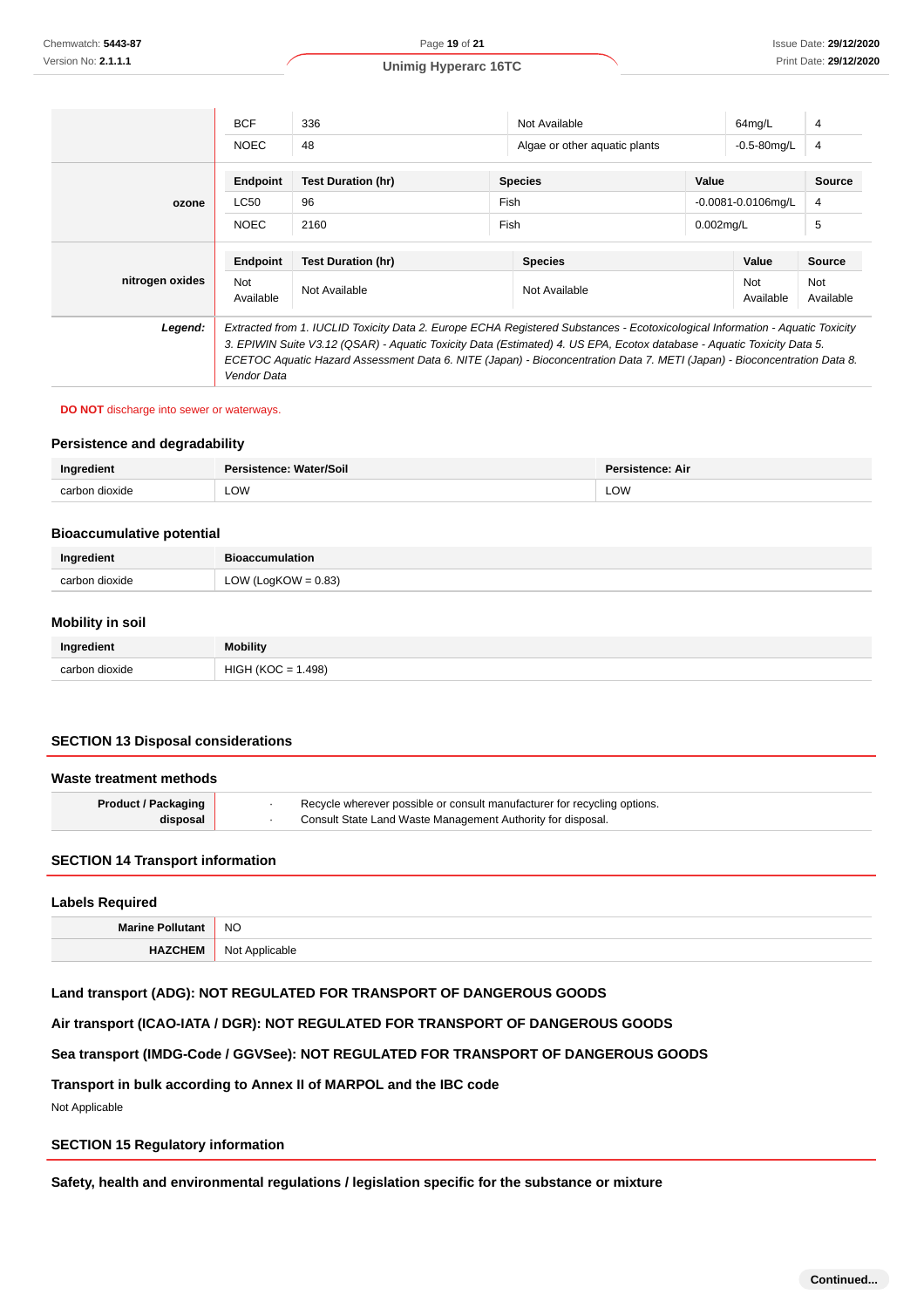| welding fumes is found on the following regulatory lists                                                                                  |
|-------------------------------------------------------------------------------------------------------------------------------------------|
| International Agency for Research on Cancer (IARC) - Agents Classified by the IARC Monographs                                             |
| International Agency for Research on Cancer (IARC) - Agents Classified by the IARC Monographs - Group 1: Carcinogenic to humans           |
| carbon dioxide is found on the following regulatory lists                                                                                 |
| Australian Inventory of Industrial Chemicals (AIIC)                                                                                       |
| carbon monoxide is found on the following regulatory lists                                                                                |
| Australia Hazardous Chemical Information System (HCIS) - Hazardous Chemicals                                                              |
| Australian Inventory of Industrial Chemicals (AIIC)                                                                                       |
| Chemical Footprint Project - Chemicals of High Concern List                                                                               |
| manganese fume is found on the following regulatory lists                                                                                 |
| Australia Hazardous Chemical Information System (HCIS) - Hazardous Chemicals                                                              |
| Australian Inventory of Industrial Chemicals (AIIC)                                                                                       |
| silica welding fumes is found on the following regulatory lists                                                                           |
| Australia Hazardous Chemical Information System (HCIS) - Hazardous Chemicals                                                              |
| Australian Inventory of Industrial Chemicals (AIIC)                                                                                       |
| nickel fume is found on the following regulatory lists                                                                                    |
| Australia Hazardous Chemical Information System (HCIS) - Hazardous Chemicals                                                              |
| Australian Inventory of Industrial Chemicals (AIIC)                                                                                       |
| Chemical Footprint Project - Chemicals of High Concern List                                                                               |
| International Agency for Research on Cancer (IARC) - Agents Classified by the IARC Monographs                                             |
| International Agency for Research on Cancer (IARC) - Agents Classified by the IARC Monographs - Group 2B: Possibly carcinogenic to humans |
| chromium fume is found on the following regulatory lists                                                                                  |
| Australian Inventory of Industrial Chemicals (AIIC)                                                                                       |
| International Agency for Research on Cancer (IARC) - Agents Classified by the IARC Monographs                                             |
| molybdenum fume is found on the following regulatory lists                                                                                |
| Australian Inventory of Industrial Chemicals (AIIC)                                                                                       |
| ozone is found on the following regulatory lists                                                                                          |
| Not Applicable                                                                                                                            |
| nitrogen oxides is found on the following regulatory lists                                                                                |

Not Applicable

# **National Inventory Status**

| <b>National Inventory</b>                          | <b>Status</b>                                                                                                           |  |
|----------------------------------------------------|-------------------------------------------------------------------------------------------------------------------------|--|
| Australia - AIIC / Australia<br>Non-Industrial Use | No (ozone)                                                                                                              |  |
| Canada - DSL                                       | No (ozone)                                                                                                              |  |
| Canada - NDSL                                      | No (carbon dioxide; carbon monoxide; manganese fume; silica welding fumes; nickel fume; chromium fume; molybdenum fume) |  |
| China - IECSC                                      | Yes                                                                                                                     |  |
| Europe - EINEC / ELINCS /<br><b>NLP</b>            | Yes                                                                                                                     |  |
| Japan - ENCS                                       | No (manganese fume; nickel fume; chromium fume; molybdenum fume; ozone)                                                 |  |
| Korea - KECI                                       | Yes                                                                                                                     |  |
| New Zealand - NZIoC                                | Yes                                                                                                                     |  |
| Philippines - PICCS                                | No (ozone)                                                                                                              |  |
| USA - TSCA                                         | Yes                                                                                                                     |  |
| Taiwan - TCSI                                      | Yes                                                                                                                     |  |
| Mexico - INSQ                                      | No (silica welding fumes)                                                                                               |  |
| Vietnam - NCI                                      | Yes                                                                                                                     |  |
| Russia - ARIPS                                     | Yes                                                                                                                     |  |